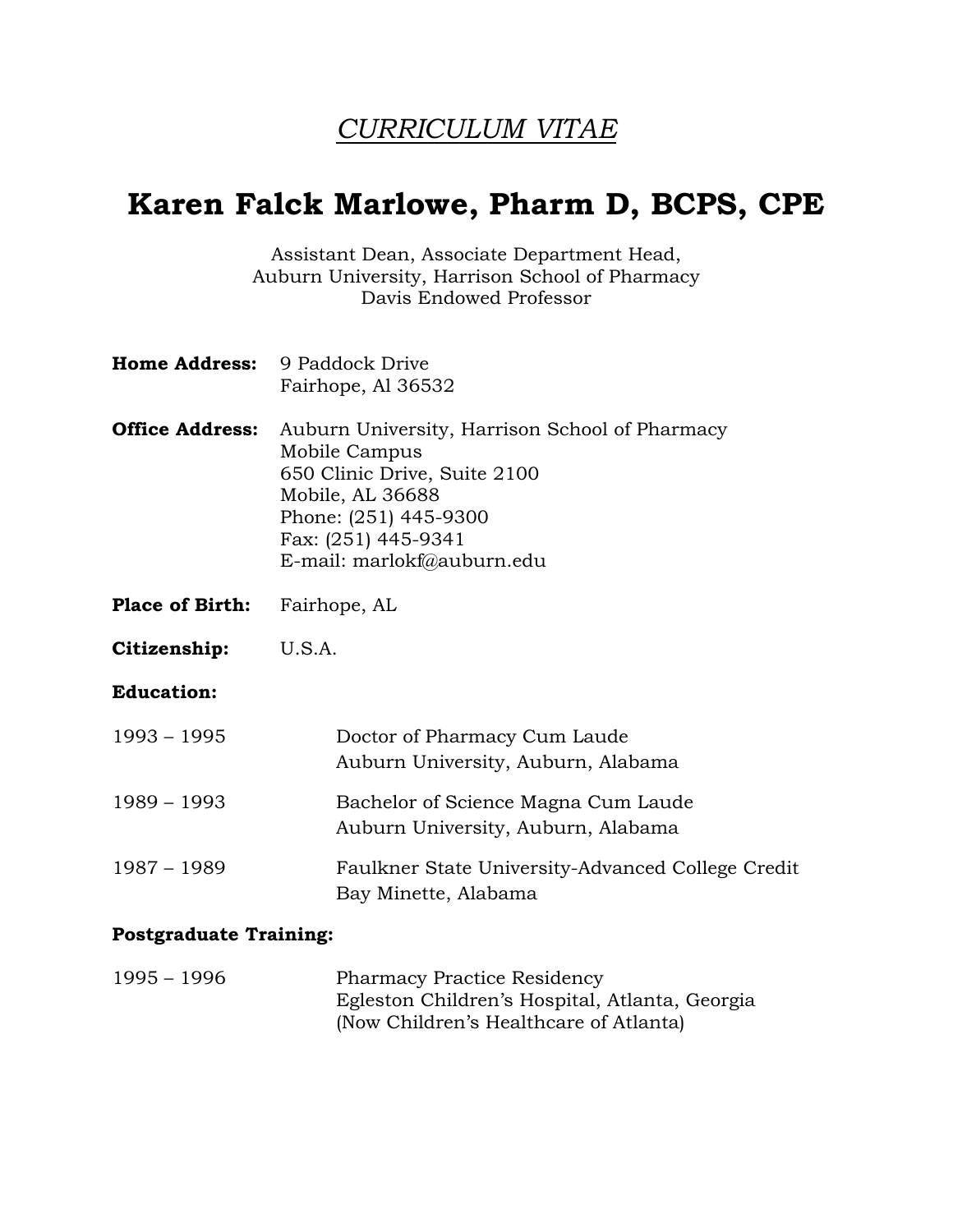# **Faculty Appointments**

| $2015$ – Present | Professor with tenure -<br>Department of Pharmacy Practice<br>Auburn University Harrison School of Pharmacy                                                                                                                                                                                                                          |
|------------------|--------------------------------------------------------------------------------------------------------------------------------------------------------------------------------------------------------------------------------------------------------------------------------------------------------------------------------------|
| $2008 -$ Present | Adjunct Associate Professor- non-tenure<br>Department of Internal Medicine<br>University of South Alabama – College of Medicine                                                                                                                                                                                                      |
| $2000 - 2007$    | Adjunct Assistant Professor- non-tenure<br>Department of Internal Medicine<br>University of South Alabama – College of Medicine                                                                                                                                                                                                      |
| $2006 - 2015$    | Associate Professor with tenure<br>Department of Pharmacy Practice<br>Auburn University Harrison School of Pharmacy                                                                                                                                                                                                                  |
| $2000 - 2005$    | Assistant Professor-tenure track<br>Department of Pharmacy Practice<br>Auburn University Harrison School of Pharmacy                                                                                                                                                                                                                 |
| $1999 - 2000$    | <b>Pharmacy Practice Residency Coordinator</b><br>Egleston Children's Hospital at Emory University<br>Atlanta, GA                                                                                                                                                                                                                    |
| $1996 - 2000$    | Cardiac Transplant and Intensive Care<br>Pharmacotherapy Specialist -Pediatric, Neonatal, and<br>Cardiac Intensive Care Egleston Children's Hospital at<br>Emory University, Atlanta, GA                                                                                                                                             |
| $1996 - 2000$    | Advanced Pharmacy Practice Experience Preceptor<br>Neonatal and Pediatric Critical Care<br>Adjunct faculty preceptor for:<br>University of Georgia School of Pharmacy<br>Mercer School of Pharmacy<br>Auburn University Harrison School of Pharmacy<br>Drake University School of Pharmacy<br>Campbell University School of Pharmacy |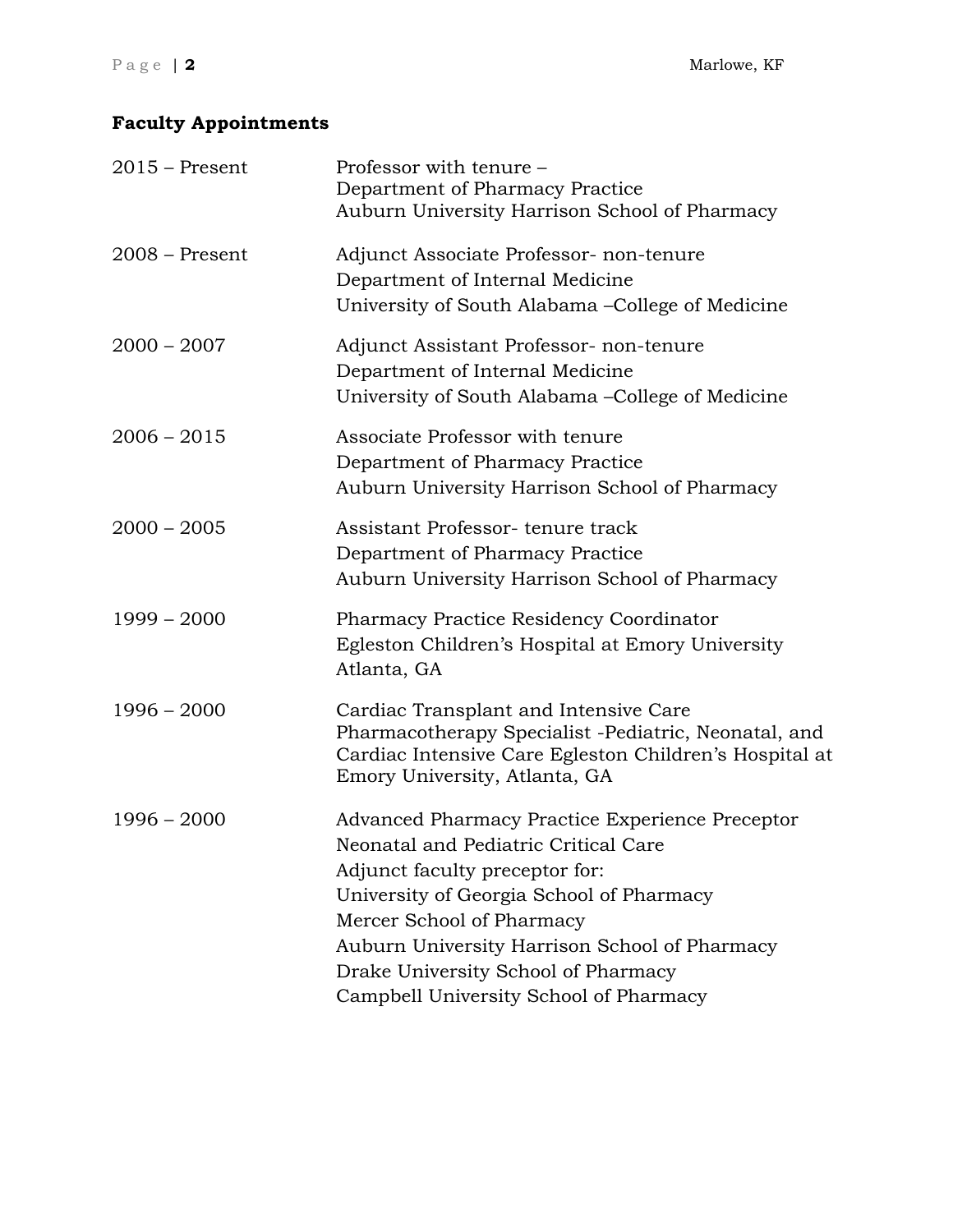## **Administrative Appointments:**

| $2007$ – Present | Assistant Dean – Mobile Campus<br>-Responsible for relationships with University of South<br>Alabama College of Medicine and faculty placements<br>-Responsible for facilities and student affairs for the<br>campus<br>-Responsible for the annual budget for the satellite<br>campus including the human resource and capital<br>budget<br>-Responsible for regional relationships with<br>stakeholders and limited fundraising |
|------------------|-----------------------------------------------------------------------------------------------------------------------------------------------------------------------------------------------------------------------------------------------------------------------------------------------------------------------------------------------------------------------------------------------------------------------------------|
| $2007$ – Present | Associate Department Head for Pharmacy Practice<br>Auburn University Harrison School of Pharmacy<br>-Responsible for supervision and annual evaluation of<br>eight Pharmacy Practice faculty located in the region<br>-One of three-member administrative leadership team<br>for the department                                                                                                                                   |

# **Specialty Boards and Certification:**

Accreditation Council for ACPE

Site Visitor Training Completed 2011

Site Visitor - 2012 – Present, 9 site visits completed

Self- Study Workshop – Fall 2017

Certified Pain Educator

Certified Dec 2009

Board of Pharmaceutical Specialties

Board Certified in Pharmacotherapy (renewed 2013)

American Academy of Pain Management

Diplomat American Academy of Pain Management –

Credentialed in Pain Management –

## **Pharmacist Licensure:**

Alabama License #12923 /Georgia License #18341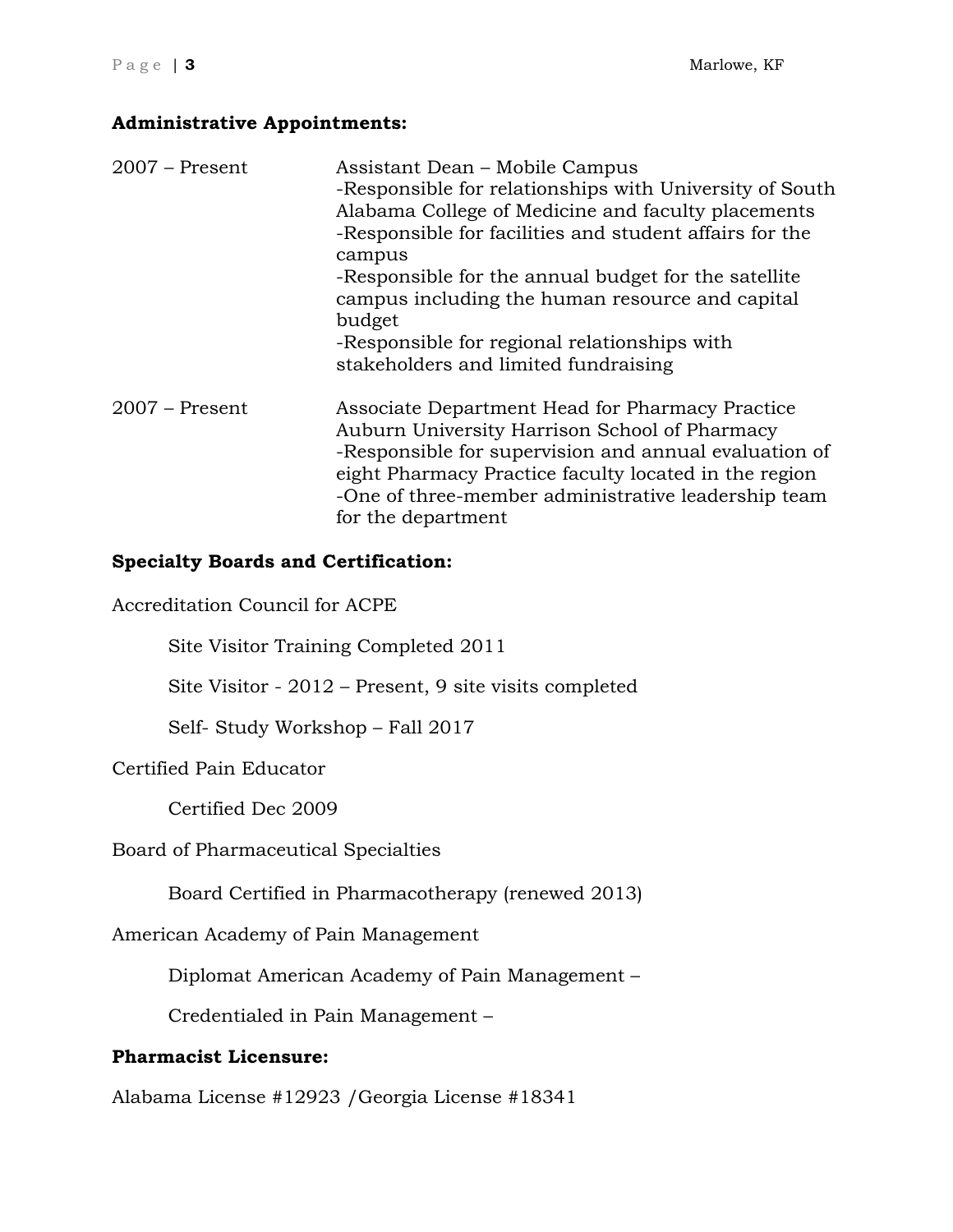# **Awards and Honors:**

| 2018             | Faculty Research Excellence Award - ADECA Grant                                                                       |  |  |
|------------------|-----------------------------------------------------------------------------------------------------------------------|--|--|
| 2016             | WOW Award – Way of Working – Awarded to the Practice<br>Ready Curricular Design Team - Harrison School of<br>Pharmacy |  |  |
| 2012             | Louisiana Chapter - American College of Cardiology $-2nd$<br>Place Poster – New Orleans, LA – Nov 10, 2012            |  |  |
| 2011             | Scholarship Recipient – Essay recognized for Contributions<br>to Pain Management Education – Sponsored by PainEdu.org |  |  |
|                  | 2003, 2004, 2006, 2007, 2010, 2011 - Preceptor of Excellence - Mobile Region<br>- AUHSOP                              |  |  |
| 2005             | Chi Chapter of Phi Delta Chi Pharmacy Fraternity<br>Distinguished Alumnus                                             |  |  |
| 1997             | Best Poster in Practice Section – Georgia Society of Health<br><b>System Pharmacists</b>                              |  |  |
| 1996             | Facts & Comparisons Excellence in Clinical Communication<br>Award (Auburn University)                                 |  |  |
| 1993             | Worthy Chief Counselor Chi Chapter of Phi Delta Chi                                                                   |  |  |
| 1992             | U. S. Congressional Gold Medal of Honor for Volunteer Work                                                            |  |  |
| 1989             | U. S. Congressional Silver Medal of Honor for Volunteer<br>Work                                                       |  |  |
|                  | <b>Memberships in Professional and Honorary Societies:</b>                                                            |  |  |
| $2015$ – Present | Alabama Pharmacy Association                                                                                          |  |  |
| $2009$ – Present | American Society of Pain Educators                                                                                    |  |  |
| $2004$ – Present | American Academy of Pain Management (Diplomat)                                                                        |  |  |
| $2003 - 2010$    | Society of Critical Care Medicine                                                                                     |  |  |
| 2000 – Present   | American Association of Colleges of Pharmacy (AACP)                                                                   |  |  |
| $2003$ – Present | <b>Pharmacy Practice Section</b>                                                                                      |  |  |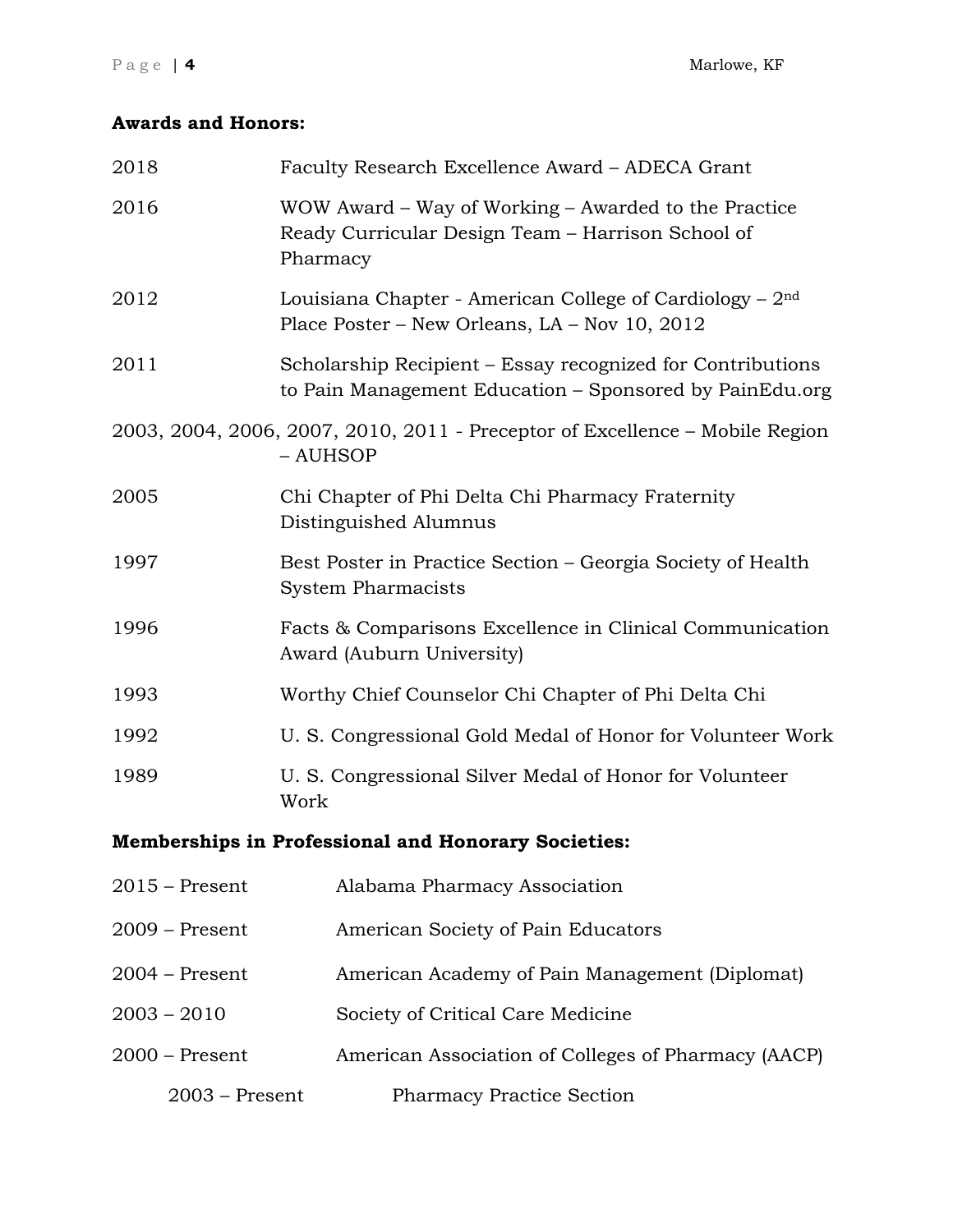| $2010$ – Present | Curriculum Special Interest Group                       |  |
|------------------|---------------------------------------------------------|--|
| $1998 - Present$ | American College of Clinical Pharmacy (ACCP)            |  |
| $2008$ – Present | Education/Training PRN of ACCP                          |  |
| $2003$ – Present | Pain PRN of ACCP                                        |  |
| $2018 -$ Present | Communications/Newsletter Committee                     |  |
| $1998 - Present$ | Critical Care PRN of ACCP                               |  |
| $1995 - 2003$    | Pediatric Pharmacy Advocacy Group (PPAG)                |  |
| $1995 - 2000$    | Georgia Society of Hospital Pharmacy (GSHP)             |  |
| $1995 - 2000$    | Atlanta Association of Institutional Pharmacy           |  |
| $1994 - 2002$    | ASHP - Clinical Specialists' Section - Pediatrics       |  |
| $1993 - 2008$    | American Society of Hospital Pharmacists (ASHP)         |  |
| $1993$ – Present | Alabama Society of Health-System Pharmacists<br>(AlSHP) |  |
| $1992$ – Present | Rho Chi - Pharmacy Academic Honorary                    |  |
| $1992$ – Present | Phi Lambda Sigma Leadership Honorary                    |  |
| 1991 - 1998      | American Pharmaceutical Association (AphA)              |  |
| $1990$ – Present | Phi Delta Chi - Pharmacy Fraternity                     |  |

## **SERVICE**

# **University or Division Service**

| $2019$ – Present | Director for Auburn's Center for Opioid Research, Education,<br>and Outreach (COACH) |
|------------------|--------------------------------------------------------------------------------------|
| $2007 - 2013$    | Writing within the Curriculum Task Force and Committee<br>Auburn University          |
| $2007 - 2008$    | Search Committee for Simulation Center Director for<br>University of South Alabama   |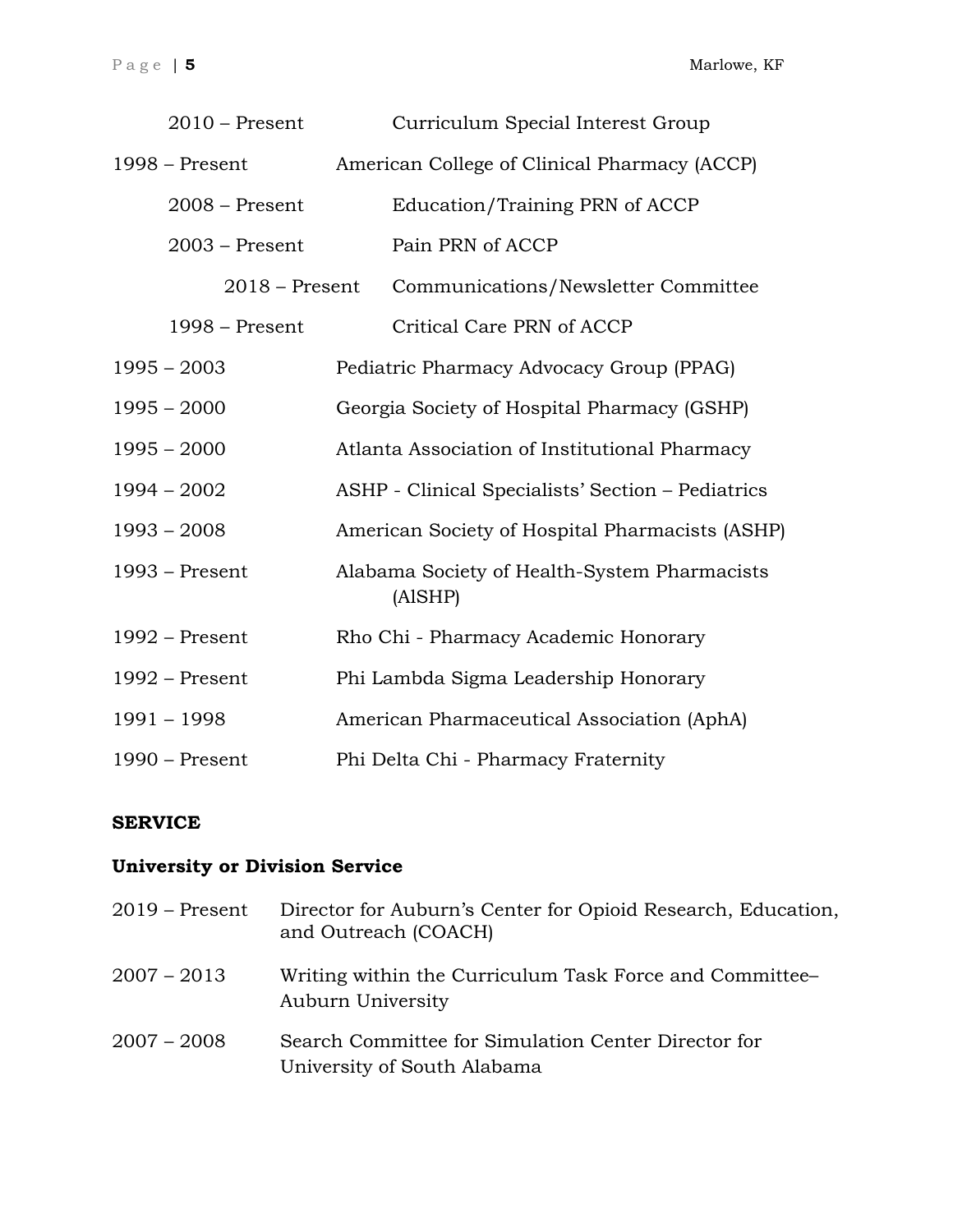2007 – 2015 Interprofessional Task Force – University of South Alabama Health Sciences

# **College or Departmental Service**

| 2019             | Mobile Curricular Coordinator Search Committee Chair                                                                      |
|------------------|---------------------------------------------------------------------------------------------------------------------------|
| $2018 - 2019$    | AUHSOP Self Study Committee - Co Chair                                                                                    |
| $2017 - 2018$    | Co-Curricular Committee                                                                                                   |
| $2017 - 2018$    | Search Committee for Mobile Instructor Position                                                                           |
| $2016 - 2017$    | Search Committee for Dean Harrison School of Pharmacy                                                                     |
| $2016$ – Present | Integrated Learning Experience Team Member<br>Fall P1 Year - Member<br>Spring P1 Year – Member<br>Spring P2 Year - Member |
| $2015$ – Present | Pharmacy Practice Ready Curricular Redesign Workgroup<br>Harrison School of Pharmacy                                      |
| $2012 - 2013$    | Search Committee for Associate Dean for Curriculum<br>Harrison School of Pharmacy                                         |
| $2012 - 2013$    | Committee to Prepare for SACSOC visit – Chair for Mobile<br>Campus Committee (HSOP committee)                             |
| 2011 - 2012      | Search Committee for Mobile Pharmacotherapy Facilitator                                                                   |
| $2010 - 2012$    | Student/Faculty Committee Ad Hoc Committee on Portfolios                                                                  |
| 2010 - 2011      | Self-Study Committee for ACPE Visit Preparation AUHSOP                                                                    |
| 2009             | Search Committee for Associate Department Head for<br><b>Pharmacy Practice Department</b>                                 |
| $2009 - 2011$    | Faculty Teaching Awards Committee - Auburn University<br>Harrison School of Pharmacy                                      |
| $2008 - 2015$    | Mobile Infirmary/Auburn University Residency Advisory<br>Committee                                                        |
| $2008 -$ Present | Strategic Planning Committee - Auburn University Harrison<br>School of Pharmacy                                           |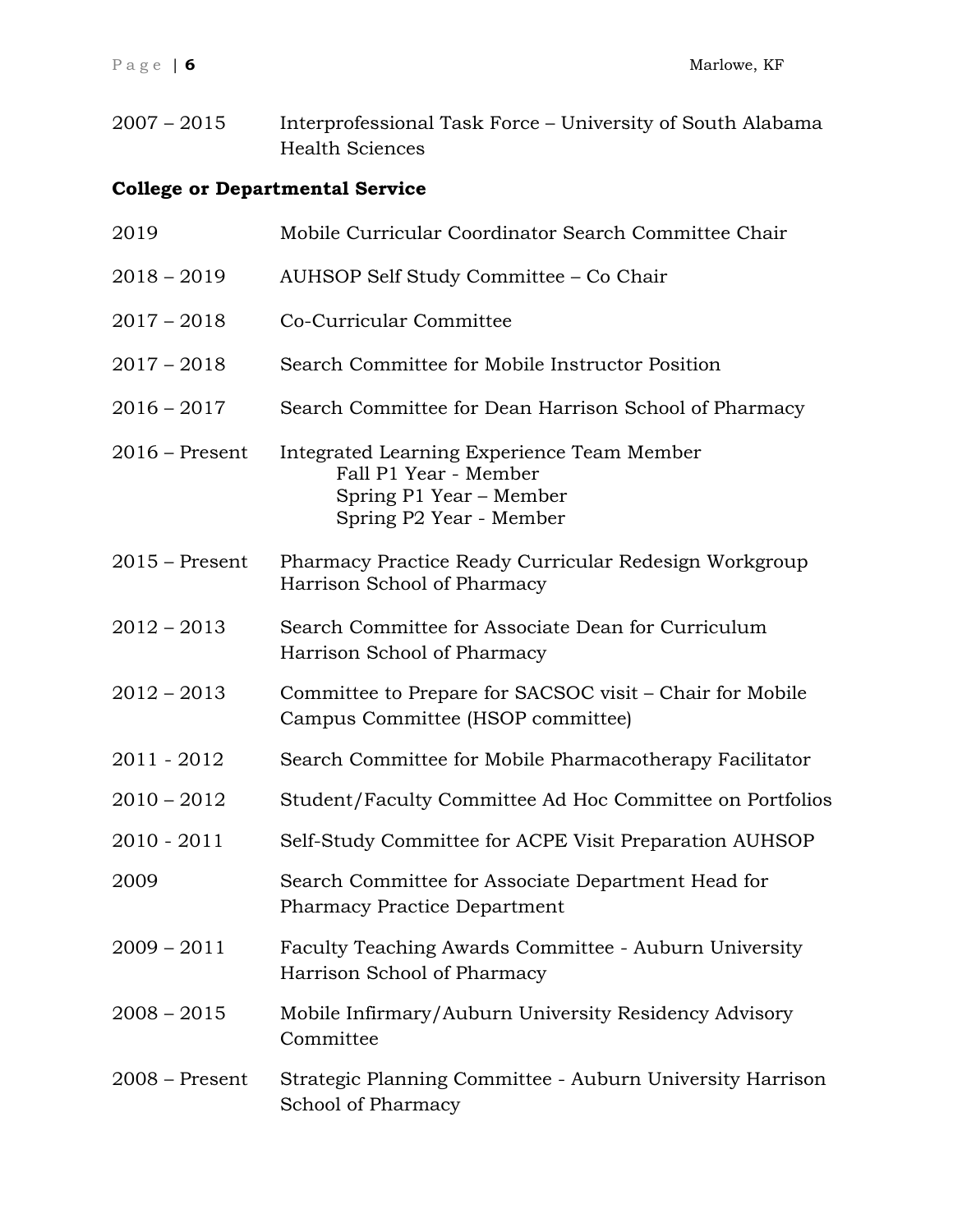| $2007$ – Present | Executive Committee - Auburn University Harrison School of<br>Pharmacy                                            |                                                   |
|------------------|-------------------------------------------------------------------------------------------------------------------|---------------------------------------------------|
| $2006 - 2008$    | Work Group for Auburn University School of Pharmacy<br>Satellite Campus                                           |                                                   |
| $2005 - 2006$    | Search Committee for Associate Dean for Curriculum<br>Harrison School of Pharmacy                                 |                                                   |
| 2001             | Xigris <sup>®</sup> – medication use subcommittee –USA medical center                                             |                                                   |
| $2001 - 2004$    | Professionalization Committee - Auburn                                                                            |                                                   |
| $2001 - 2003$    |                                                                                                                   | Pharmacy Practice Coordinating Committee - Auburn |
| $2000$ – Present |                                                                                                                   | School of Pharmacy Curriculum Committee-Auburn    |
| $2013 - 2015$    |                                                                                                                   | Curriculum Mapping Committee Member               |
| $2005 - 2007$    |                                                                                                                   | Advance Practice Subcommittee                     |
| $2005 -$ Present |                                                                                                                   | Steering Committee Member (Chair 2005-2007)       |
| $2003 - 2004$    |                                                                                                                   | Subcommittee Chair - Semesters 4-6                |
| $2000 - 2001$    |                                                                                                                   | School of Pharmacy Module Committee - Auburn      |
| $1997 - 2000$    | Coordinator for Antibiotic subcommittee for Pharmacy and<br>Therapeutics Committee – Egleston Children's Hospital |                                                   |
| $1996 - 2000$    | Egleston Children's Hospital Documentation Task Force                                                             |                                                   |
| $1996 - 2000$    | Egleston Children's Hospital Code 99 Committee                                                                    |                                                   |
| $1995 - 2000$    | Egleston Children's Hospital Pharmacy & Therapeutics<br>Committee                                                 |                                                   |

# **PROFESSIONAL SERVICE Leadership and Committee Positions: National or Regional Service**

| $2018 - 2019$ | AACP Distinguished Teaching Scholar Award Committee<br>(appointed) |
|---------------|--------------------------------------------------------------------|
| $2018 - 2019$ | AACP Pharmacy Practice Section – Programming Committee             |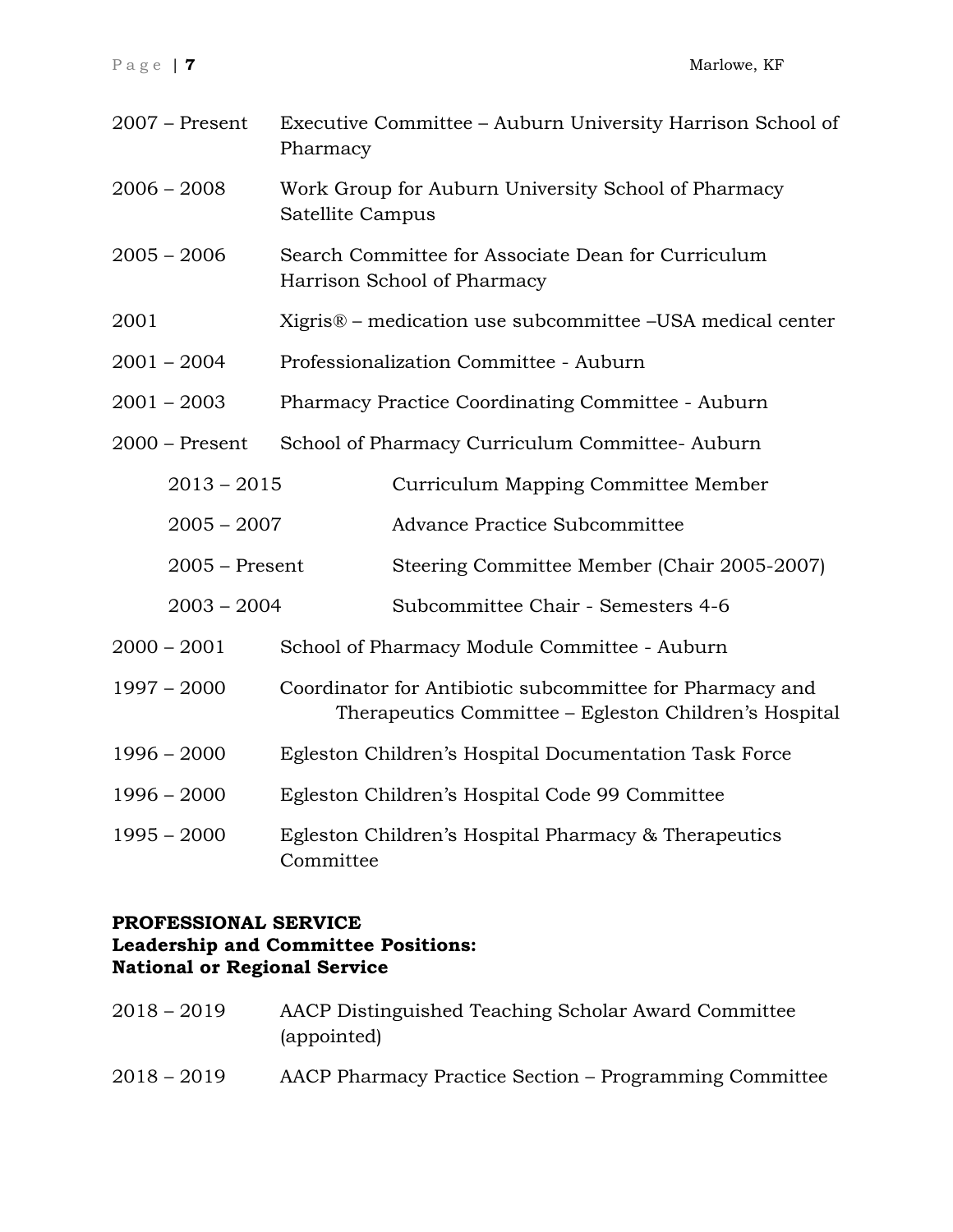| $2015$ – Present | State Advisory Council on Palliative Care and Quality of Life<br>– Co-Chair (appointed for a 3 year term) (Renewed 2018 for<br>second 3 year term)                                                                                                                          |
|------------------|-----------------------------------------------------------------------------------------------------------------------------------------------------------------------------------------------------------------------------------------------------------------------------|
| 2013-2015        | ACCP Educational Affairs Committee (appointed)                                                                                                                                                                                                                              |
| $2011$ – Present | ACCP Resident and Fellow Travel Grant Reviewer                                                                                                                                                                                                                              |
|                  | <b>ACCP Student CV Reviewer</b>                                                                                                                                                                                                                                             |
| $2013 - 2014$    | ACCP – Pain PRN – Chair (elected)                                                                                                                                                                                                                                           |
| $2012 - 2013$    | ACCP – Pain PRN – Chair Elect (elected)                                                                                                                                                                                                                                     |
| $2010 - 2012$    | ACCP – Pain PRN – Secretary/Treasurer (elected)                                                                                                                                                                                                                             |
| 2009             | Pain and Palliative Care Summit Attendee – Credentialing<br>Group - This summit produced the model curriculum for<br>pain and palliative care in Doctor of Pharmacy programs as<br>well as beginning the petition for a specialty through Board<br>of Pharmacy Specialties. |
| $2001 - 2003$    | ACCP – Spring Forum Planning Committee                                                                                                                                                                                                                                      |
| $2001 - 2010$    | Board of Pharmaceutical Specialties - Exam Item Author                                                                                                                                                                                                                      |
| $1996 - 1998$    | <b>GSHP Education Committee</b>                                                                                                                                                                                                                                             |
| 1996 - 1999      | <b>PPAG Education Committee</b>                                                                                                                                                                                                                                             |

# **Peer Review: Reviewer for Journals**

American Journal of Health System Pharmacy – 2000- Present

Annals of Pharmacotherapy - 2001 - Present

Pharmacotherapy – 2005 - 2010

Clinical Infectious Diseases – 2001 – 2007

Pain Practitioner – 2005 - Present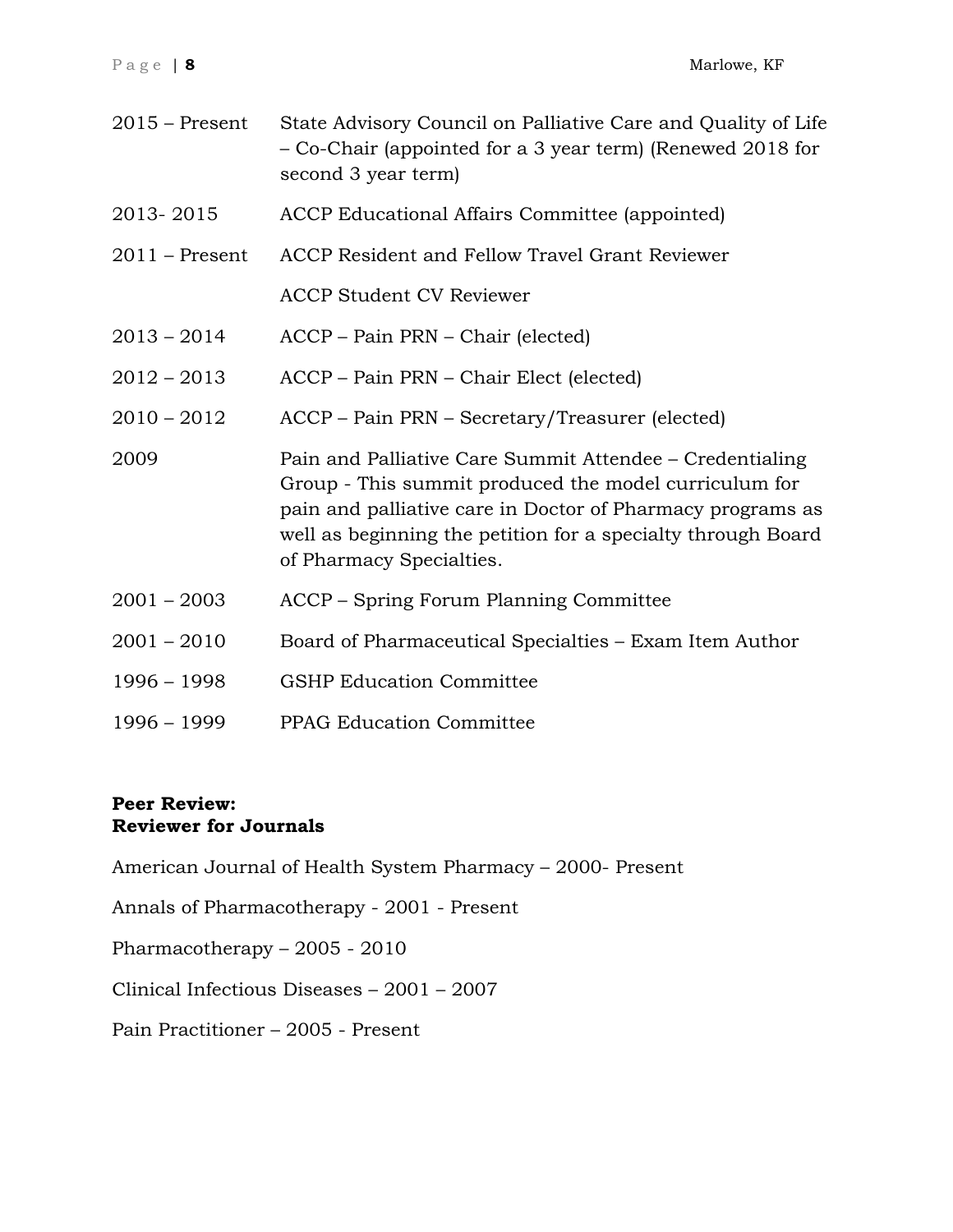### **Reviewer for Book Chapters**

EMT Handbook. Resuscitation Medications. Elsevier Publications

Essentials of Pharmacotherapy – Sickle Cell Chapter – McGraw Hill Publications

## **Reviewer for Curriculum**

Merlot online curriculum review course completed – July 2012 -2 health science courses reviewed

## **External Service**

Consultant for Kelly Wolters Kluwer – LexiComp Reviewer – 2019 - Present

Gulf Coast Regional Care Organization (Viva Health) – 2017 - 2018 – education consultant for opioid education

Birmingham Regional Care Organization – 2017 – consultant on opioid policy

Montgomery, AL Regional Care Organization -2018 – consultant on opioid policy

Consultant for Alabama Medicaid Agency regarding opioid policy – 2012 – 2014, 2017

Novartis Advisory Board – ended 2012

Endo Pharmaceuticals Advisory Board – 2012-2013

## **CONTRIBUTIONS TO EDUCATION**

## **College of Medicine Teaching Activities: University of South Alabama Medical Student Education:**

Fourth Year Pharmacology Elective – Applied Pharmacokinetics lecture – 2010 - 2015

#### **University of South Alabama Internal Medicine Resident & Fellow Education:**

"Common mistakes associated with drug level interpretation" – Noon Conference - Internal Medicine Residents and students – April 14, 2004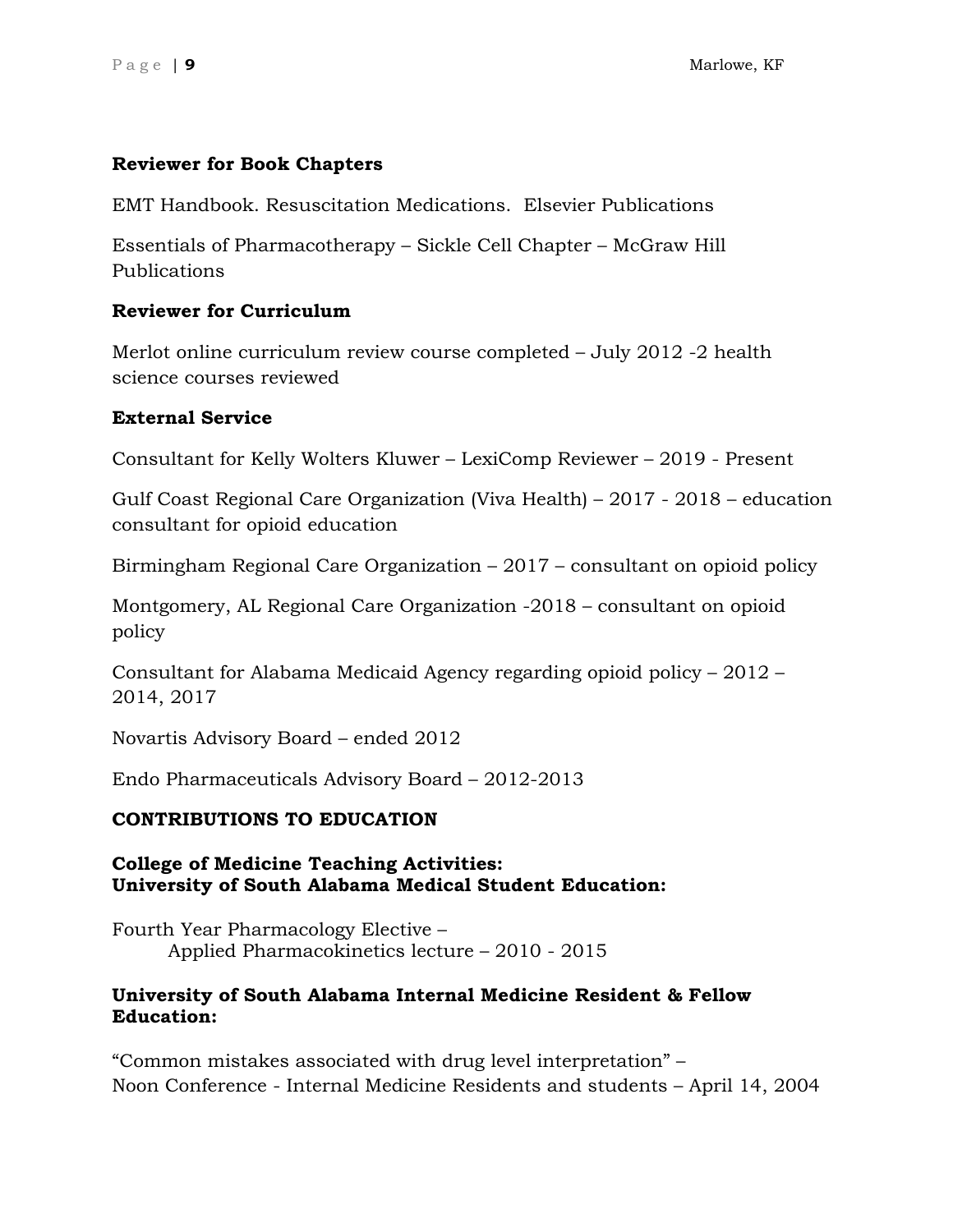"Herbal products: information you need to know" – Noon Conference - Internal Medicine Residents and students – January 22, 2004

"Brand vs. Generic – Is there a difference" – Noon Conference - Internal Medicine Residents and students – September 30, 2003 2000 – Present Participation in Morning Report and teaching through patient care as a member of internal medicine teams on the internal medicine service at USAMC.

# **University of South Alabama Faculty Development**

"IOM Report – Pain Management" – University of South Alabama – Internal Medicine Grand Rounds – September 2011

"Opioid REMS: Changing the Landscape of Practice" – University of South Alabama – Internal Medicine Grand Rounds – September 2010

"Chronic Pain: How to practice with a lack of evidence" – University of South Alabama – Internal Medicine Grand Rounds – April 2006

# **Pharmacy Faculty Mentored**

Robert Helmer – 2012 – Promoted 2019

Clinical Assistant Professor, Auburn University Harrison School of Pharmacy

Adjunct Clinical Assistant Professor, USACOM – Department of Internal Medicine

Nathan Pinner – 2010 – 2015 – Promoted 2015

Clinical Assistant Professor, Auburn University Harrison School of Pharmacy

Adjunct Clinical Assistant Professor, Capstone Family Medicine – Tuscaloosa, AL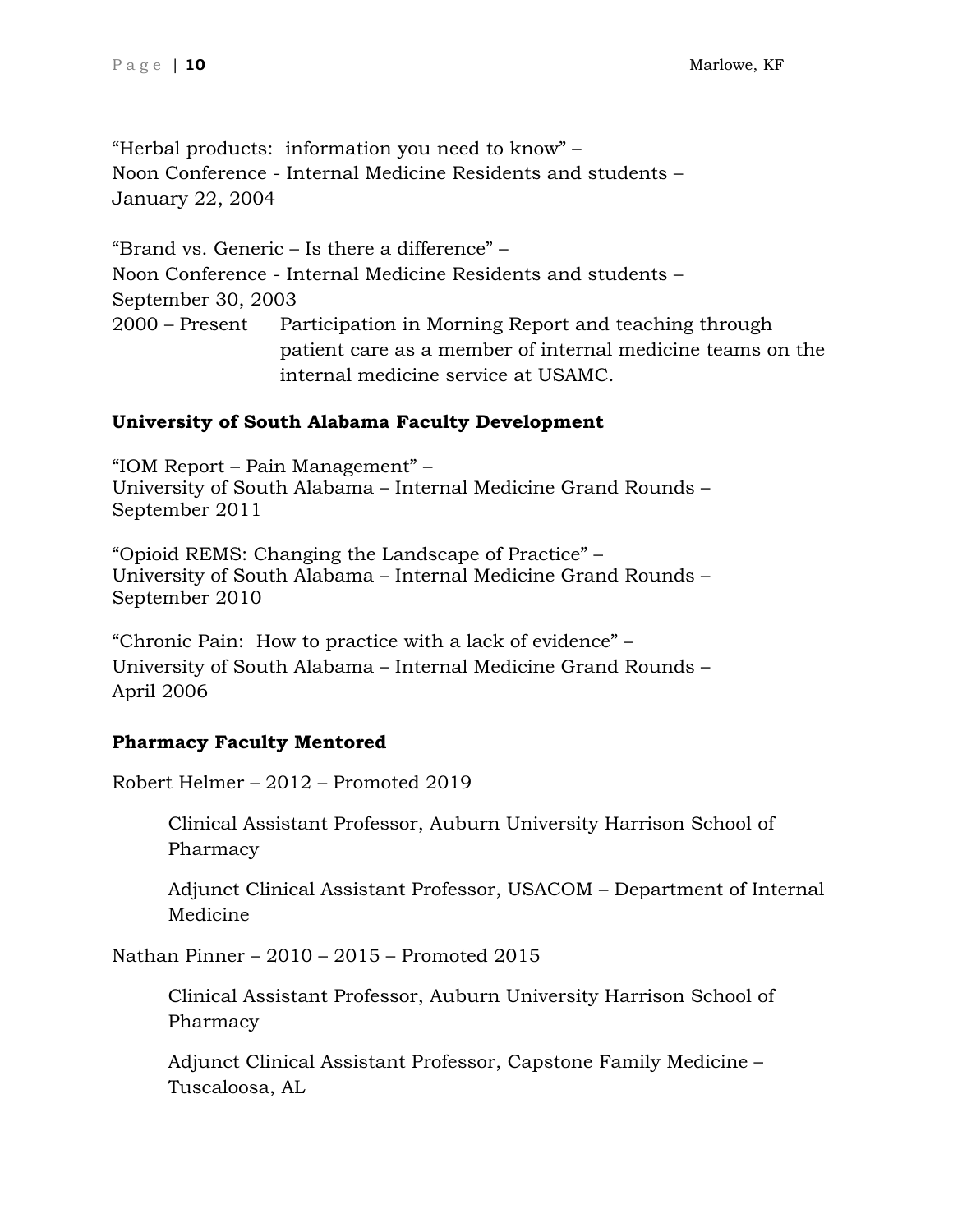Rakhi Karwa – 2007-2010 – currently Associate Professor Purdue

Clinical Assistant Professor, Auburn University Harrison School of Pharmacy

Adjunct Clinical Assistant Professor, USACOM – Department of Internal Medicine

Allison Chung – 2003-2008 – Promoted 2008

Clinical Associate Professor, Auburn University Harrison School of Pharmacy

Adjunct Clinical Associate Professor, USACOM – Department of Pediatrics

**Pharmacy Residents Mentored** (These residents were mentored at Egleston Children's Hospital/Children's Healthcare of Atlanta)

Jennifer Sterner – Allison and Catherine Weeks – 1998

Brad Foster and Eric Rose – 1999

Cherie Roberson and Dennis Woods - 2000

## **Auburn University Experiential Teaching**

| $2013$ – Present | Academia Elective Rotation (APPE)                                                        |
|------------------|------------------------------------------------------------------------------------------|
| $2008 - 2013$    | Academic Drug Information Rotation (APPE)                                                |
| $2003 - 2007$    | Regional Coordinator for Mobile Region of AUHSOP<br><b>Advanced Practice Experiences</b> |
| $2000$ – Present | Internal Medicine and Medical Specialty Rotations<br>(APPE)                              |

## **Auburn University Didactic Teaching/Problem Based Learning Facilitation**

| $2020$ – Present | Integrated Learning Experience $11 - P3$ Spring<br>Adult Case 4 – Palliative Care and ACLS<br>$PYPD$ 9300 – 1 week |
|------------------|--------------------------------------------------------------------------------------------------------------------|
| $2019$ - Present | Therapeutic Use of Opioids (Coordinator)-<br>PYPD 9796 - 1 hour Elective                                           |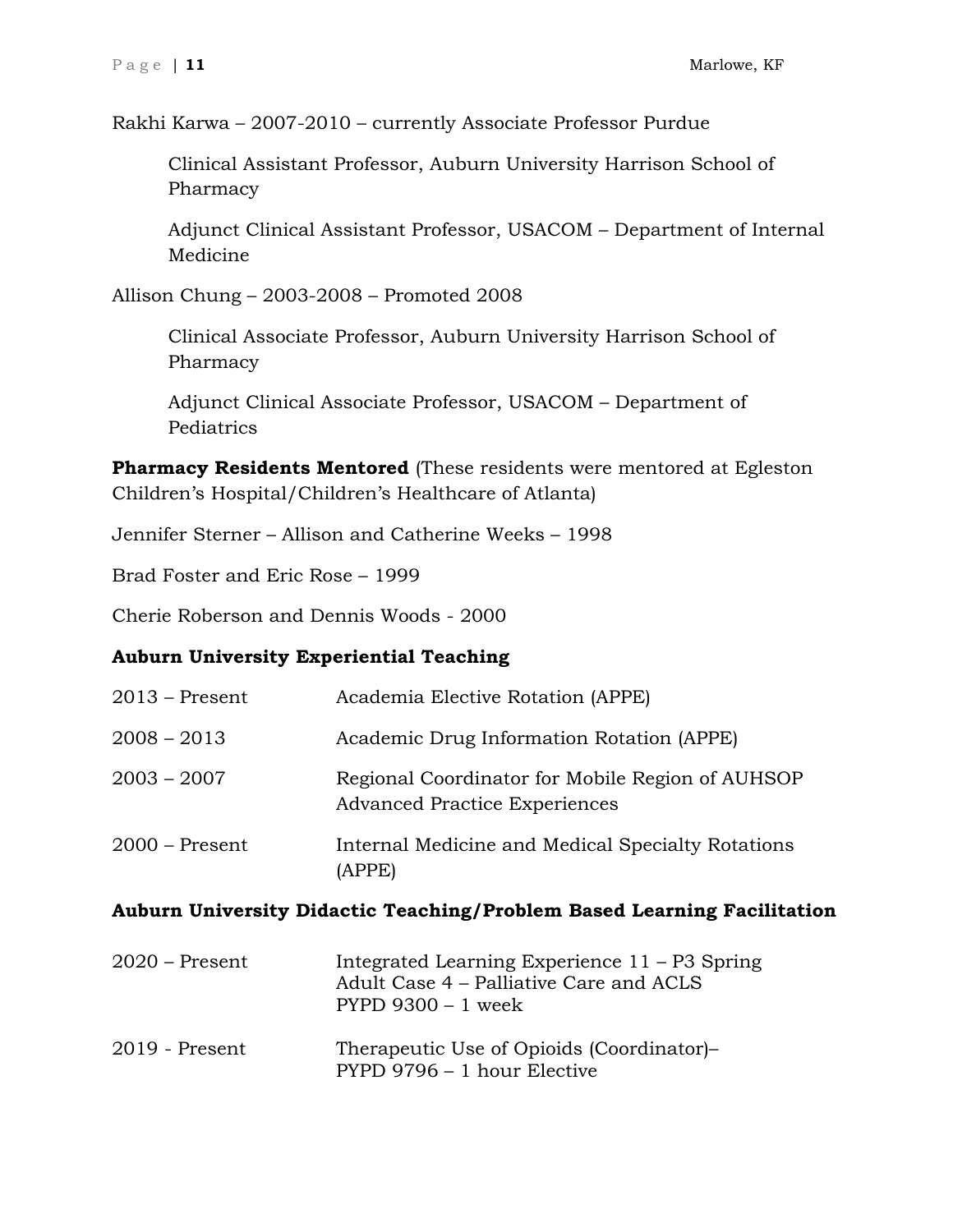| Page   $12$      | Marlowe, KF                                                                                                                                                                             |
|------------------|-----------------------------------------------------------------------------------------------------------------------------------------------------------------------------------------|
| $2018$ – Present | Palliative Care and End of Life Elective (Coordinator) –<br>PYPD 9580-1 hour Elective                                                                                                   |
| 2018-Present     | Mentored Individual Research (P2's and P3's)<br><b>PYPD 9960</b>                                                                                                                        |
| $2019$ – Present | Pharmacokinetics Clinical Application Workshop -<br><b>PYPD 9430</b><br>Course Faculty - 1 hours Team Taught Course                                                                     |
| $2018$ - Present | Patient Care Process Workshop – PYPD 9410<br>Course Faculty - 1 hour Team Taught Course                                                                                                 |
| $2017$ - Present | Drug Information Workshop - PYPD 9400<br>Course Faculty – 1 hour Team Taught Course                                                                                                     |
| $2017$ - Present | Auburn Harrison School of Pharmacy – Practice Ready<br>Curriculum Orientation - PYPD 9000<br>Course Coordinator – 1 hour course<br>Course Faculty                                       |
| $2011 - 2014$    | Special Problems – Mentored Research for Doctor of<br>Pharmacy students with Pharmacy Practice Faculty –<br>Course Developer (2011)(2 hr course)<br>Course Faculty $(2012 - 2013)$      |
| $2010 - 2016$    | Pain and Palliative Care Pharmacotherapy Elective<br>(a writing intensive online course)<br>Course Developer and Coordinator (2 hr course)<br>Externally Peer reviewed in 2010 and 2012 |
| $2008 - 2016$    | Integrated Pharmacotherapy – Problem Based Learning<br>Course<br>Case Designer for one small group case – Chronic Pain<br>Focus – Appropriate Use of Opiates                            |
| $2007 - 2015$    | Integrated Pharmacotherapy - Small Group Facilitator                                                                                                                                    |
| $2002 - 2003$    | Pathophysiology – Hypothalamic and Pituitary Disease<br>6 lecture hours                                                                                                                 |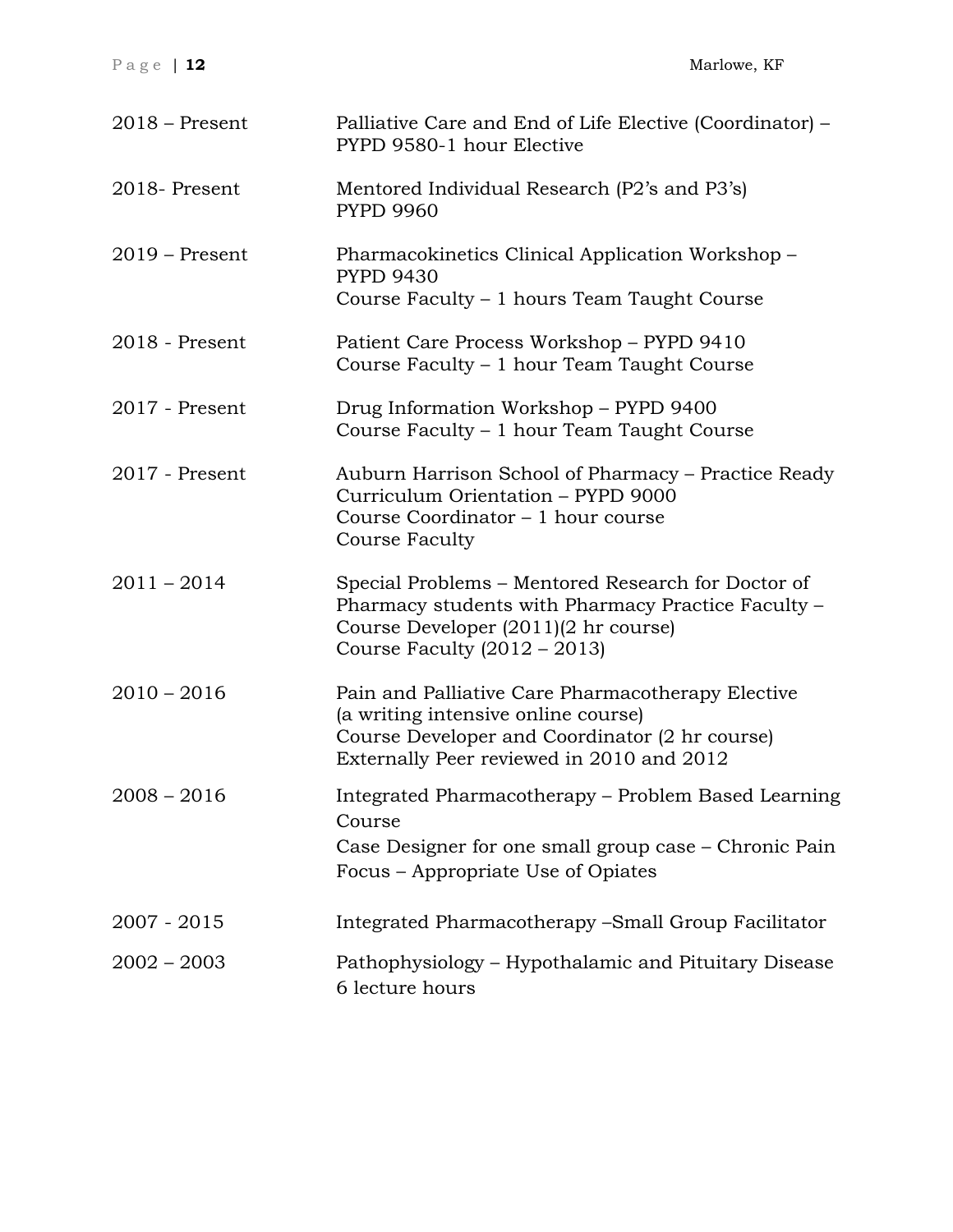| Page   13        | Marlowe, KF                                                                                                                             |
|------------------|-----------------------------------------------------------------------------------------------------------------------------------------|
| $2004 - 2011$    | Non Traditional Pharmacotherapy Module<br>Infectious Diseases Module II<br><b>Course Coordinator</b>                                    |
|                  | Developed Content for Sexually Transmitted Diseases<br>And HIV associated infections                                                    |
| $2000 - 2009$    | Pharmacotherapy Module Series<br>Small and Large Group Facilitator, Case Development<br>Pulmonary: Asthma and Cystic Fibrosis 2000-2003 |
|                  | Infectious Diseases: Otitis Media, HIV/AIDS, STD's<br>2000-2007                                                                         |
|                  | Other: Chronic Pain Management 2003-2007                                                                                                |
|                  | *Course Coordinator Infectious Diseases Module 2 -<br>2004-2007- 3 credit hour course                                                   |
| $2000$ – Present | Pre Professional Pharmacy Experience Mentor - IPPE<br>2 credit hour course – taught each semester                                       |
| $1995 - 2000$    | Emory Pediatric Nurse Practitioner Program<br>Vaccines<br>Intensive Care Pharmacotherapy                                                |
| $1995 - 2000$    | Mercer University School of Pharmacy<br>Therapeutics Series - Meningitis and Otitis                                                     |
|                  |                                                                                                                                         |

## **Research Grants, Contracts, Awards, Projects:**

Title: ADPH PDMP Training Programs Source: ADPH Role: Co-Investigator Status: Funded Amount: \$ Dates: 2019-2020

Title: ADMH Opioid Training Institutes Grant Proposal Source: ADMH Role: Primary Investigator Status: Funded Amount: \$1,484,242 Dates: 2018-2019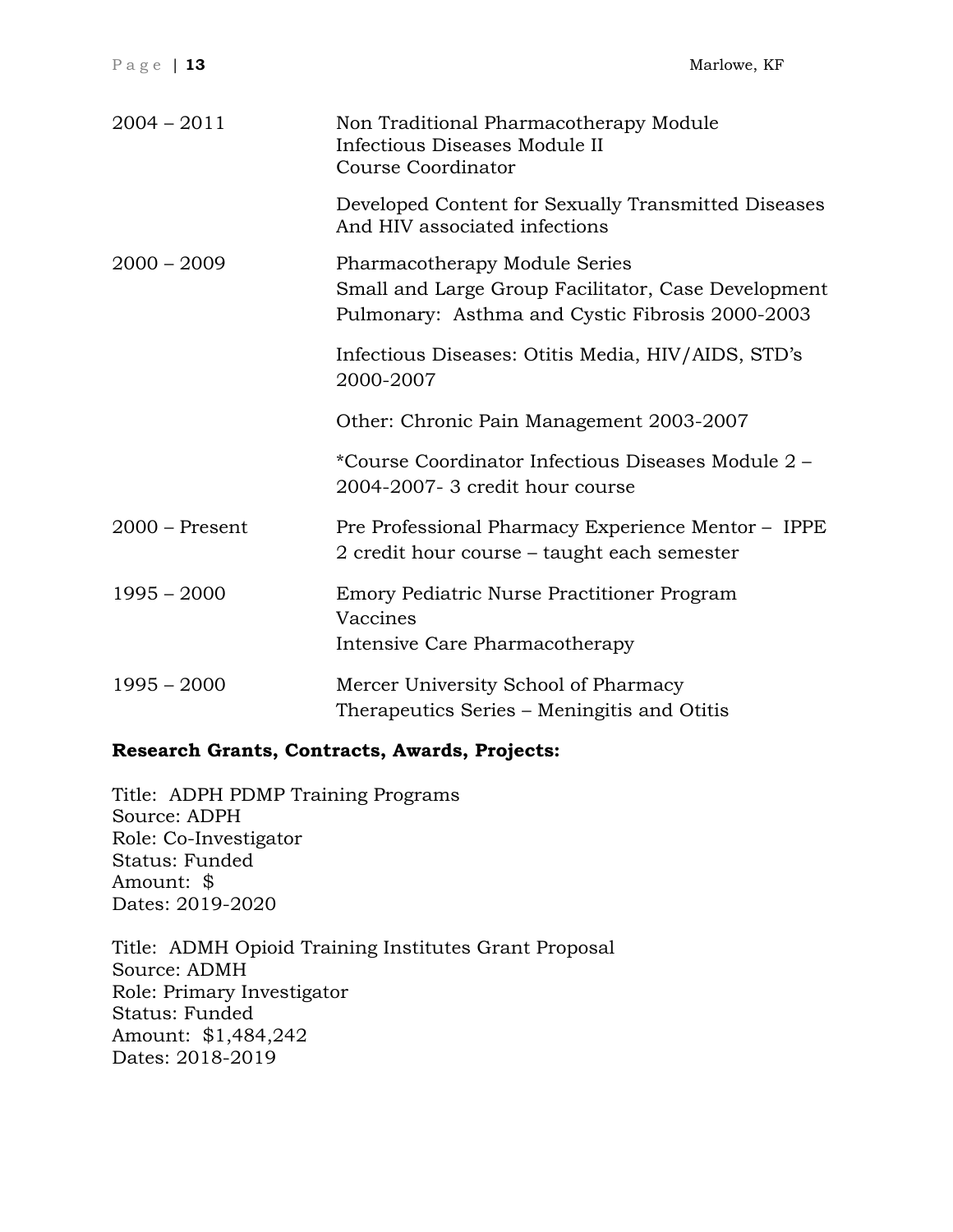Title: ADPH grant for interprofessional education related to opioid awareness Source: ADPH Role: Investigator Status: Funded Amount: \$109,951.00 Dates: 2018-2019

Title: Collaborating to Combat Misuse and Abuse of Illicit and Prescription Drugs in Alabama: An Interprofessional Conference Source: ADPH Phillippe HM(co-PI), Fox BI(co-PI), Marlowe K, Fowler A, Hill S. Role: Expert Advisor Amount: \$8,593 Status: Funded Dates: 2017-2018

Title: Collaborating to Combat Misuse and Abuse of Illicit and Prescription Drugs in Alabama: An Interprofessional Conference Phillippe HM(co-PI), Fox BI(co-PI), Marlowe K, Fowler A, Hill S. Source: ALDECA Role: Investigator Amount: \$183,492 Status: Funded Dates: 2016-2017

Title: Mayday Fellowship Finalist – one of 10 finalists for International fellowship Source: Mayday Fund Status: not awarded Dates: 2012

Title: Center for Excellence in Pain Education – University of Alabama at Birmingham Source: National Institutes of Health Role: Contributing Author for Curriculum and Reviewer Status: 10 Interdisciplinary Centers in the United States have been designated as Centers of Excellence to create curriculum for health care providers focused on particular areas of expertise Dates: 2011-2013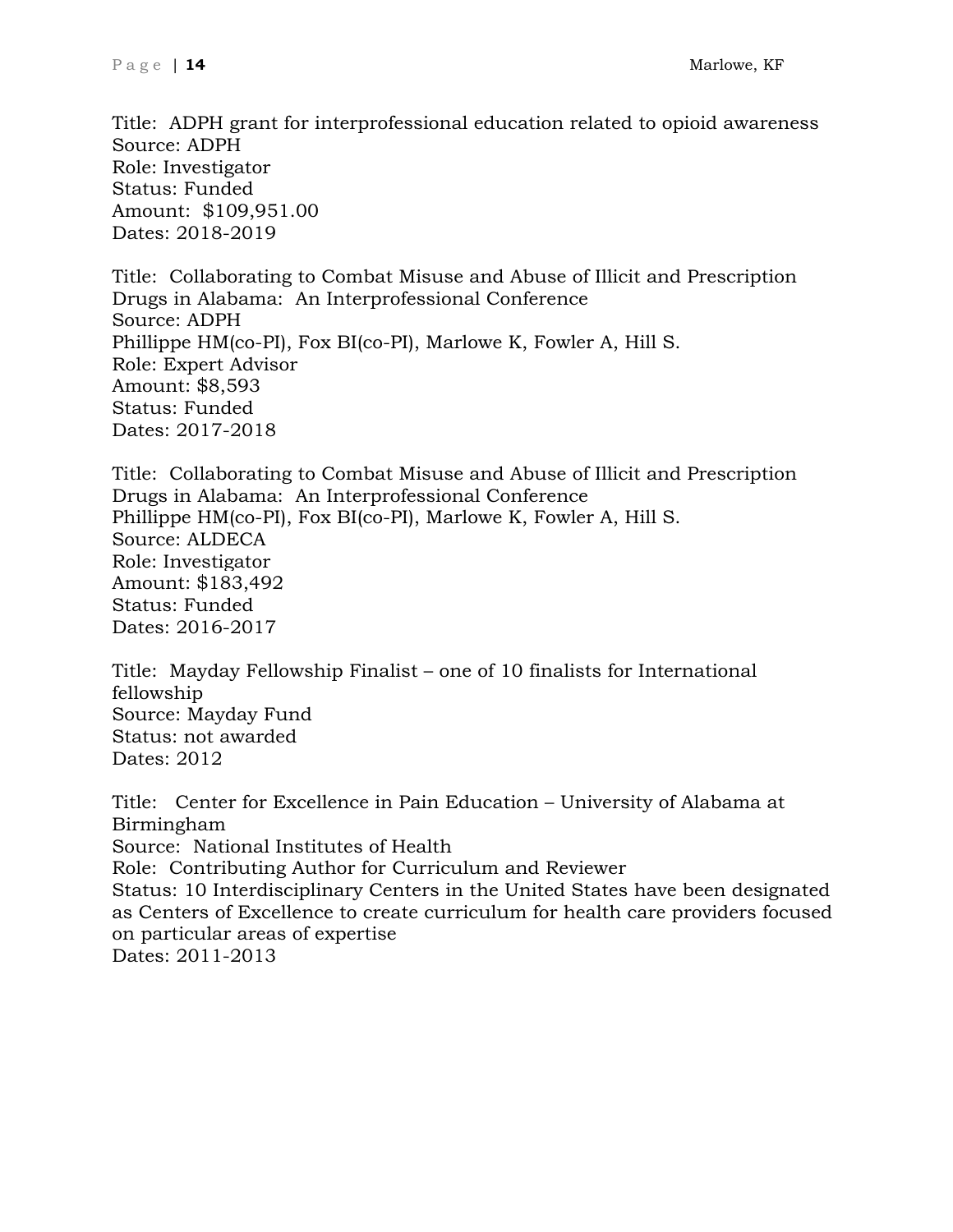Title: An Evaluation Of The Impact Of A Collaborative Care-model For Pharmacist Interventions On Self-reported Barriers To Adherence In A Highrisk, Ambulatory Care Clinic Population Source: Novartis Pharmaceuticals Role: Co-Investigator with Brad Wright and Kem Kreuger Status: Funded, complete Dates: 6/1/2010 – 12/31/2012 Total Funds: \$51,600

Title: Improving access to care of asthma patients in the Mobile County and surrounding rural counties via the Breathmobile and direct pharmacist education. Source: Outreach Grant Auburn University Role: Co- Investigator (Allison Chung – Principal Investigator) Dates: 06/01/2007-06/01/2009 Status – Funded, complete Total Funds: \$10,000 (total for all years)

# **BIBLIOGRAPHY**

# **Book Chapters**

**Marlowe KF.** A Review of Pain Management in the Ambulatory Setting. In: Updates in Therapeutics®: The Ambulatory Care Pharmacy Preparatory Review and Recertification Course. 2nd Ed. Washington DC: American College of Clinical Pharmacy, 2012: 1-227-252.

Eiland LS, **Marlowe KF**. Pediatric Palliative Care. In: Strickland JM. Palliative Pharmacy Care. 1st Ed. Bethesda: American Society of Health-System Pharmacists, 2009:31-40.

# **Essays**

**Marlowe KF**. Advocating for the pain patient using knowledge and empathy. In: *Nourishing the Soul of Pharmacy: Stories of Reflection;* Zlatic TD, Zellmer WA, eds., published by the American College of Clinical Pharmacy (copyright 2011).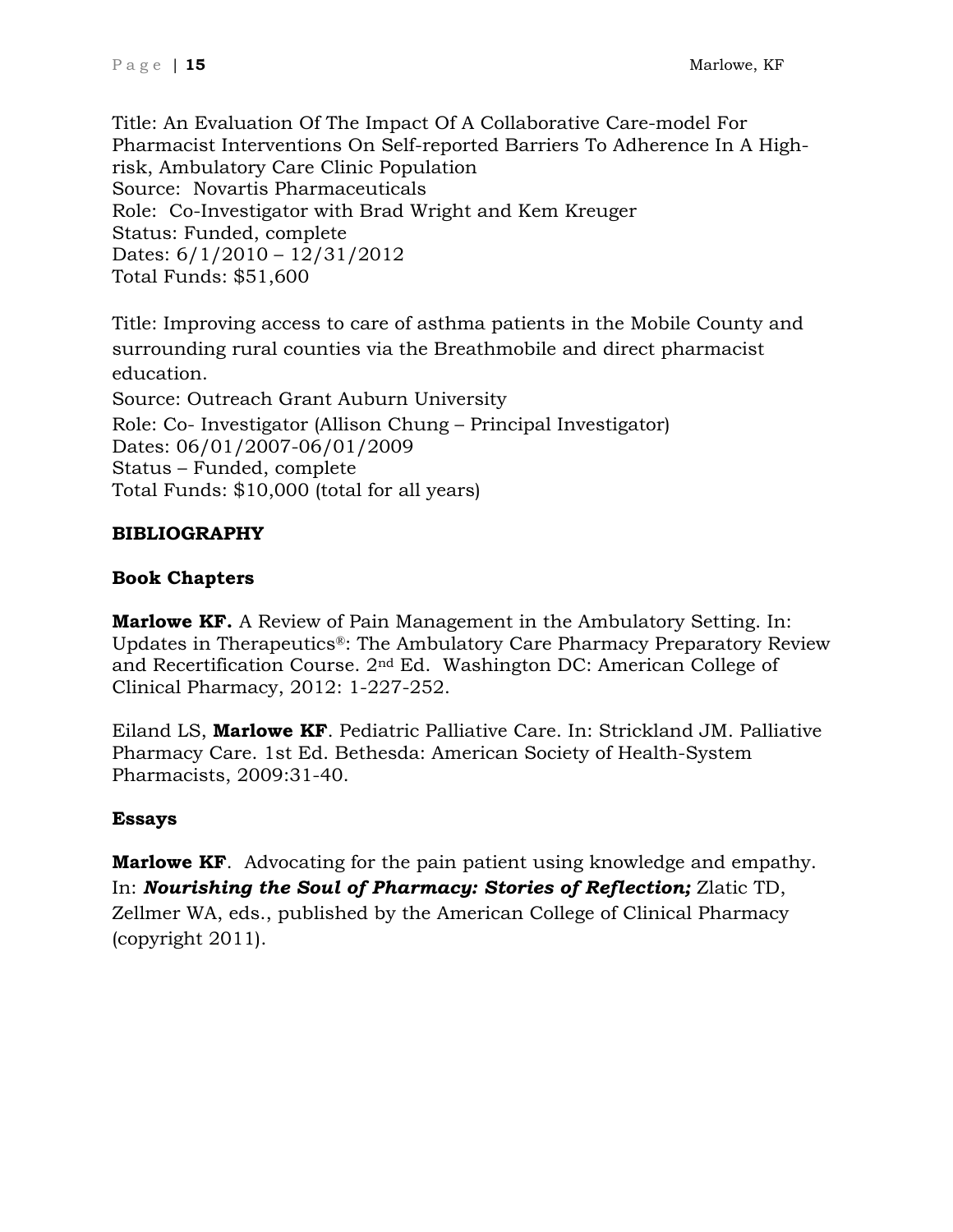# **Journal Publications/Original Papers**

Helmer AM, Slater NA, **Marlowe KF**, Surry D, McCoy EK. Comparing faculty evaluations of student journal club presentations with student self- and peer evaluations during advanced pharmacy practice experiences. Accepted *Currents in Pharmacy Teaching and Learning*, 2019. Anticipated publication Volume 12, Issue 5 (May 2020).

Wright, B.M., Hornsby, L., Marlowe, K.F. et al. TechTrends (2018) 62: 224. https://doi.org/10.1007/s11528-018-0283-8.

Eiland L, Sacks G, **Marlowe KF.** Currents in Pharmacy Teaching and Learning 2014; 6(6): 752-758.

**Marlowe KF**, Wargo K, Kelley K. Peer Review of the Curriculum as a Continuous Process of Improvement. Currents in Pharmacy Teaching and Learning 2012; 4(3): 157-164.

**Marlowe KF** and Geiler R. Pharmacist's role in dispensing opioids for acute and chronic pain. Journal of Pharmacy Practice 25(5):497-502.

Travis R, Ray G**, Marlowe KF.** A report of severe nausea and vomiting with discontinuation of chronic use of *Salvia divinorum*. Case Reports in Medicine 2011; Article ID 543747, 4 pages.

Fox B, McDonough S, McConatha B, **Marlowe K**F. Technology considerations for establishing and maintaining a satellite campus connected by synchronous video conferencing. American Journal of Pharmaceutical Education 2011; Vol 75: Article 91.

Jungnickel PW, Kelley KW, Hammer DP, Haines ST, **Marlowe KF.** Addressing competencies for the future in the professional curriculum. American Journal of Pharmaceutical Education. 2009; 73(8): Article 156.

**Marlowe KF.** Treating fibromyalgia requires a multidisciplinary approach. America's Pharmacist. 2008;130 (3):37-46.

**Marlowe KF,** Howard D, Chung A. New onset diabetes with ketoacidosis attributed to quetiapine. Southern Medical Journal. 100(8):829-31, 2007 Aug.

**Marlowe KF.** A multidisciplinary approach to chronic regional pain syndrome. US Pharmacist 2007; 32(4): HS29-HS39.

Amato A, **Marlowe** KF. Severe case of phenytoin-induced anticonvulsant hypersensitivity syndrome. American Journal of Health System Pharmacy. 62(21):2295-2297, 2005 Nov 1.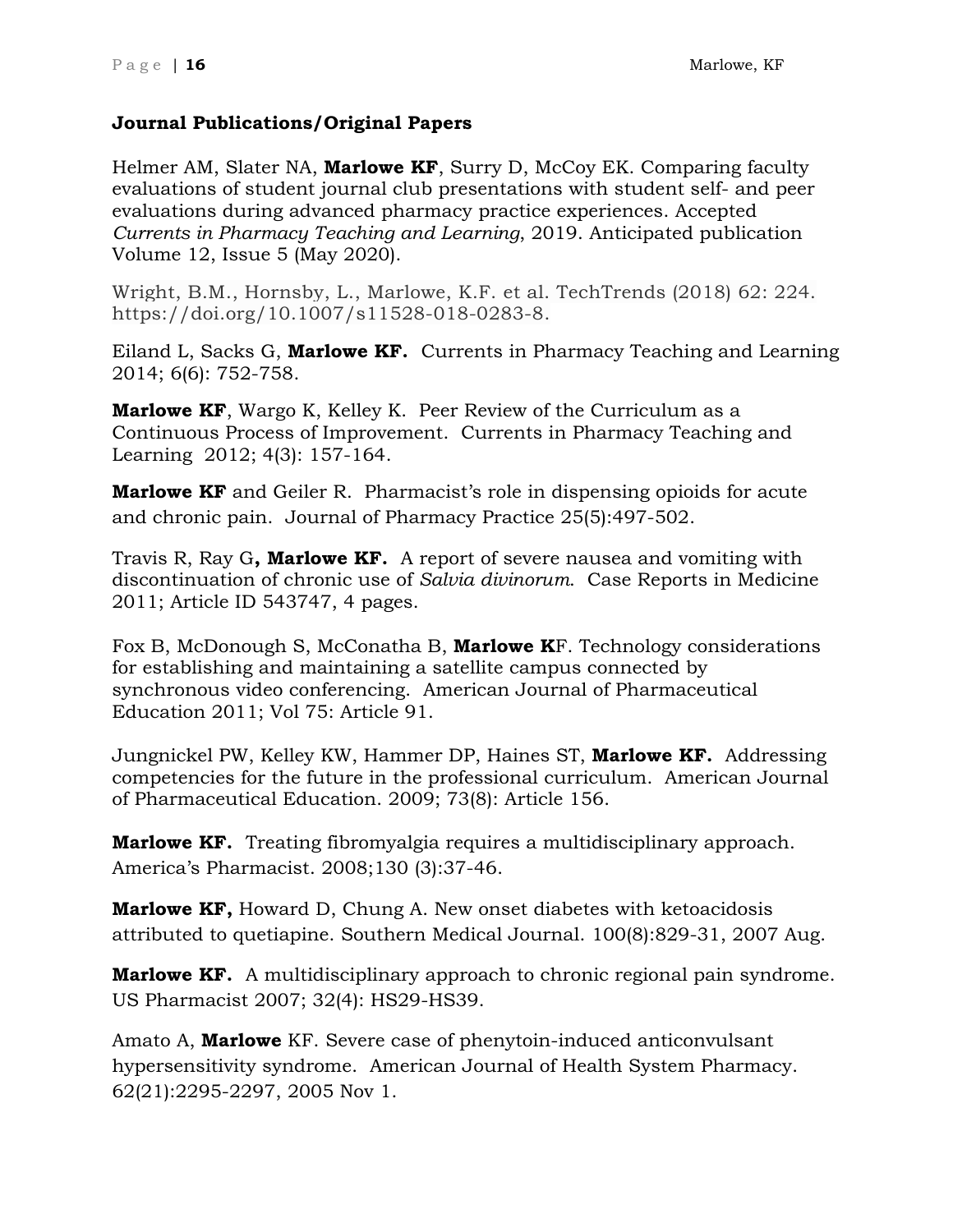**Marlowe KF**. Update on treating infections in the pediatric and neonatal intensive care units. Journal of Pharmacy Practice. 2005; 18: 3-8.

**Marlowe KF**, Woods D. Description of a program to instruct pharmacists in code response. Hospital Pharmacy. 2004;40(1):49-53.

Townsend KA, **Marlowe KF**. Relative safety and efficacy of finasteride for treatment of hirsutism. Annals of Pharmacotherapy. 38 (6): June 2004

**Marlowe KF**, Chicella MF, Claridge TE, Pittman SW. An assessment of vancomycin pharmacokinetic variability in pediatric cardiology patients. J Pediatric Pharmacology Therapeutics 2003:8;132-7.

**Marlowe KF**. Urticaria and asthma exacerbation after ingestion of mentholcontaining lozenges. American Journal of Health-System Pharmacy. 60(16):1657-9, 2003 Aug 15.

Chicella M, Jansen P, Parthiban A, **Marlowe KF**, Bencsath FA, Krueger KP, Boerth R. Propylene glycol accumulation associated with continuous infusion of lorazepam in pediatric intensive care patients. Critical Care Medicine. 30(12):2752-6, 2002 Dec.

**Marlowe KF,** Chicella MF. Treatment of sickle cell pain. Pharmacotherapy. 22(4):484-91, 2002 Apr.

**Marlowe K**. Sotalol a new therapy for pediatric ventricular arrythmias. Journal Pediatric Pharmacy Practice 2001; 4: 100.

Chicella M, Thrower R, Green JW, Jansen P, Krueger K, **Marlowe KA**, Frye K, Beals DA. Deep Sedation Guidelines for Burn Care in a Pediatric Intensive Care Unit. Journal Investigative Medicine 2001; 49: 110A.

Hahn K, **Marlowe K**, Chicella M. Survey of pharmaceutical services in pediatric resuscitation. American Journal Health-System Pharmacy 2001; 58:1626-8

**Falck K**, Darsey E, Naughton M. Pharmacy Interventions in a Multidisciplinary Pediatric Intensive Care Unit. Journal Pediatric Pharmacy Practice 1997; 2: 162-167.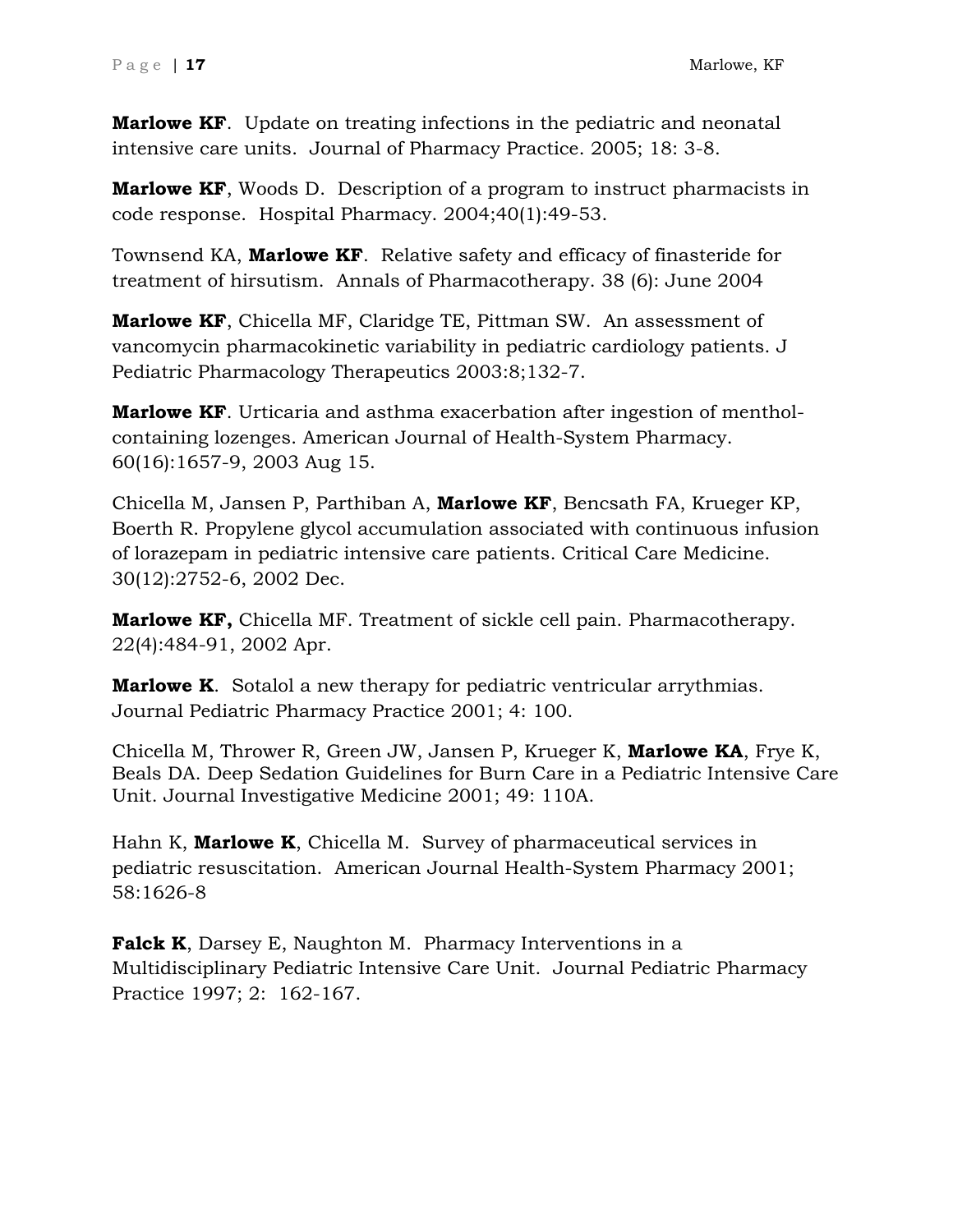# **Poster Presentations:**

Different professions' perceived roles and beliefs in addressing Alabama's drug misuse and abuse problem: Findings of an interprofessional program. Lindsey Hohman; Brent I Fox; Haley Phillipe; **Karen F Marlowe**; Sarah Hill; Amanda Fowler (APhA) Annual Meeting & Exposition Seattle, Wa March 2019

Integrating learning from the beginning to optimize practice ready pharmacists Channing R. Ford; Julaine M. Fowlin; Lori Hornsby; **Karen F Marlowe**; Tim Moore; Daniel Surry; Brad Wright AACP Annual Meeting Boston, MA July 2018

Bringing communities together: An interprofessional program to combat addiction

Haley Phillippe, Brent Fox, **Karen F Marlowe**, Lindsey Hohmann, Sarah Hill, Amanda Fowler

American Society of Health System Pharmacists – Midyear Clinical Meeting Orlando, Fl December 2017

Crossing the Lines: An Interprofessional Program to Combat Addiction Haley Phillippe, Brent Fox, **Karen F Marlowe**, Lindsey Hohmann, Sarah Hill, Amanda Fowler Annual Meeting, American Society of Consultant Pharmacists Orlando, Fl October 2017

Curricular Revision through Backward Design and Integration Lori Hornsby, Julaine M. Fowling, Daniel Surry, Channing Ford, **Karen F. Marlowe**, Brad Wright, Timothy Moore AACP Annual Meeting Nashville, TN July, 2017

Curricular Integration through Backward Design: CAPE Domain 4 Lori Hornsby, Julaine M. Fowlin, Daniel Surry, Channing Ford, **Karen F. Marlowe**, Brad Wright, Timothy Moore, Lee Evans AACP Annual Meeting Nashville, TN July, 2017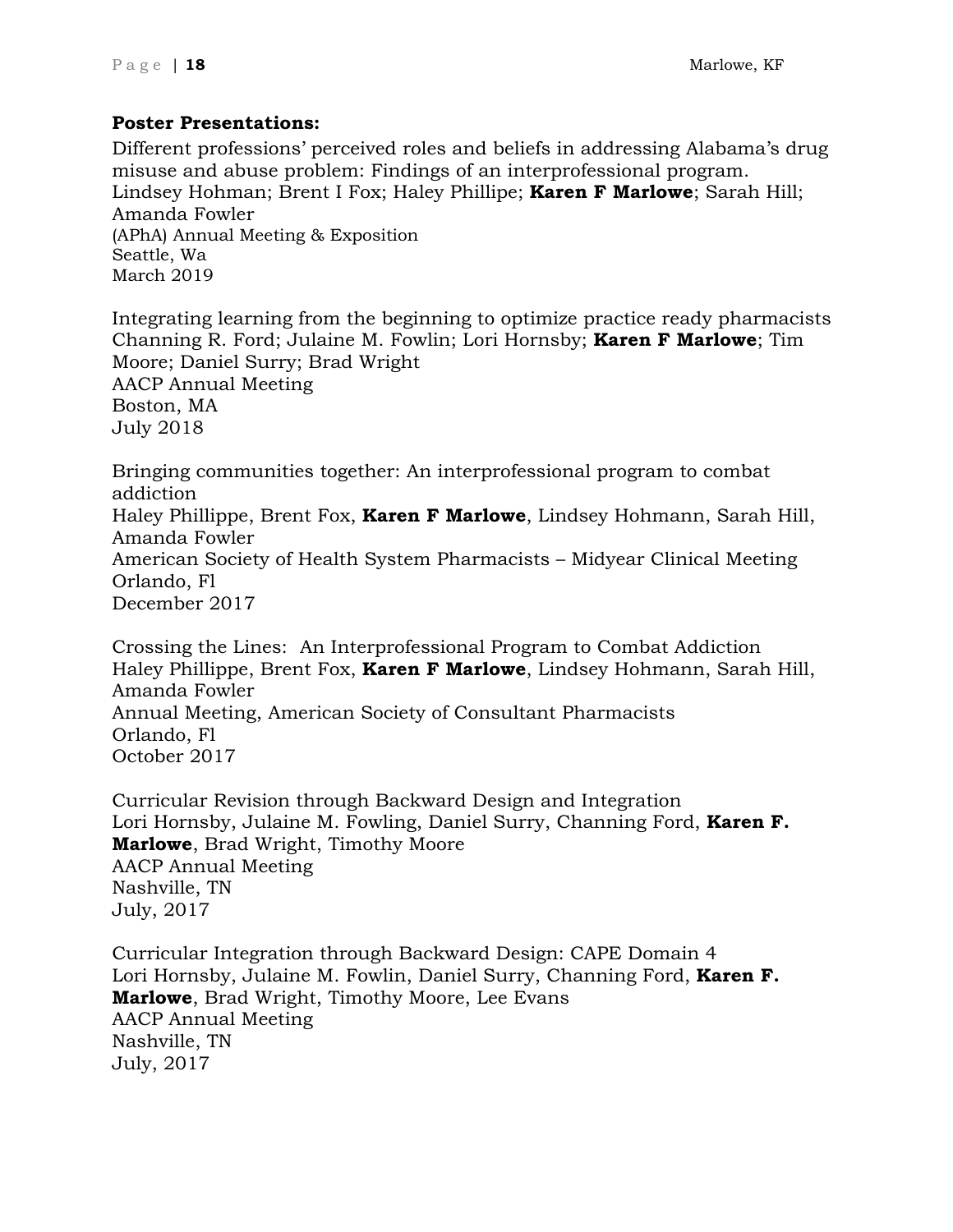Curricular Revision through Backward Design and Integration Lori Hornsby, Julaine M. Fowlin, Daniel Surry, Channing Ford, **Karen F. Marlowe**, Brad Wright Celebrations in Teaching Auburn, AL January, 2017

Web-based Curriculum Mapping: A Pharmacy Education Perspective: Julaine M. Fowlin, Daniel Surry, Bradley M Wright, Lori Hornsby, Channing Ford, and **Karen F Marlowe** Celebrations in Teaching Auburn, AL January, 2017

From Standards to the Curriculum: Defining the Practice Ready Graduate Wright B, Hornsby L, Fowlin J, Surry D, Ford C, Marlowe K. Auburn University's Conversations in Celebration of Teaching Auburn, AL January 2017

Developing a mapping process for continuous quality improvement Anne Marie Liles, Salisa Westrick, Nathan Pinner, **Karen F. Marlowe** American Association of Colleges of Pharmacy Balitmore, MD July, 2015

Success of the Development of Faculty Mentor Teams in a Pharmacy Practice Department Lea Eiland, **Karen F Marlowe**, Gordon Sacks American Association of Colleges of Pharmacy Chicago, IL July, 2013

Outcomes and faculty perception of a continuous quality improvement approach to curricular review **Karen F. Marlowe**, Dana G. Carroll, Lea S. Eiland, Kristen L. Helms, Lori B Hornsby, Kristi W. Kelley, Paul W. Jungnickel, Emily McCoy, William R. Ravis, Kurt Wargo, Salisa C Westrick, Brad Wright, R. Lee Evans. American Association of Colleges of Pharmacy Chicago, IL - July, 2013

Evaluation of a collaborative care model for pharmacist interventions to impact medication adherence for hypertension Wright B, **Marlowe KF**, Crook E American Society of Hypertension Annual Meeting San Francisco, CA May 2013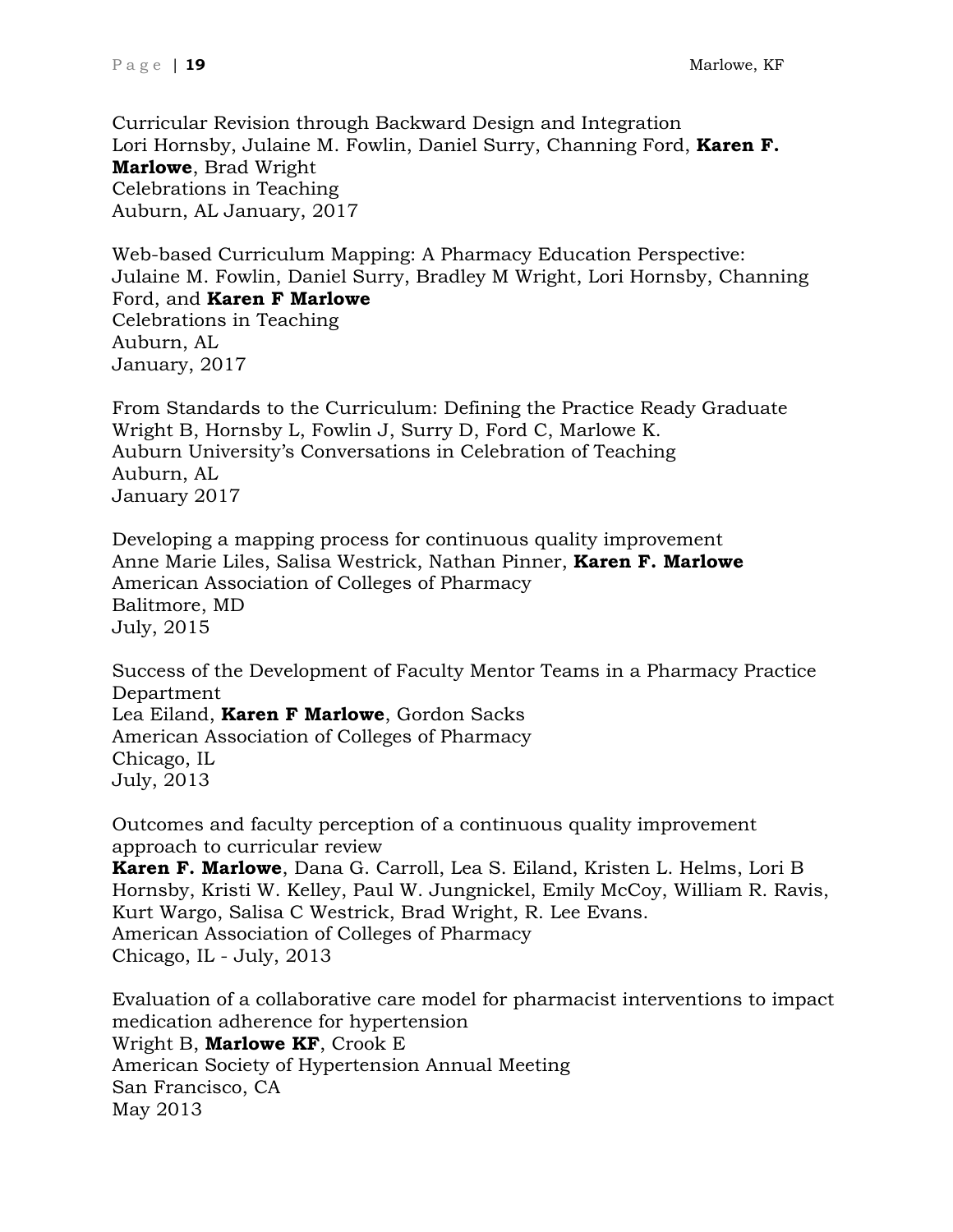Description of medication adherence in a teaching Internal Medicine Clinic Wright B, **Marlowe KF**, Crook E Louisiana Chapter of the American College of Cardiology New Orleans, LA November 2012

Evaluation of prescribing practices in the treatment of pain and nausea associated with acute pancreatitis at a tertiary care hospital Watts C, Treadway S, **Marlowe KF** American College of Clinical Pharmacy Annual Meeting Hollywood, FL October 2012

Evaluation of medication adherence in a medically underserved population Wright B, **Marlowe KF**, Crook E American College of Clinical Pharmacy Annual Meeting Hollywood, FL October 2012

Ambulatory care pharmacists' perceptions and knowledge regarding risk evaluation and mitigation strategies (REMS) **Marlowe KF**, McCoy E American College of Clinical Pharmacy Annual Meeting Pittsburgh, PA October 2011

Ambulatory care pharmacists' perceptions and knowledge regarding controlled substance registries **Marlowe KF**, McCoy E Pain Week Las Vegas, NV September 2011

Practicing pharmacists' perceptions & knowledge regarding opioid risk evaluation & mitigation strategies (REMS) in community & ambulatory practice **Marlowe KF**, McCoy E, Boren K American Society of Health System Pharmacists – Midyear Clinical Meeting Anaheim, CA December 2010

Evaluation of prescribing practices in the treatment of pain associated with acute pancreatitis Humphries L, Adams M, **Marlowe KF** American Society of Health System Pharmacists – Midyear Clinical Meeting Anaheim, CA December 2010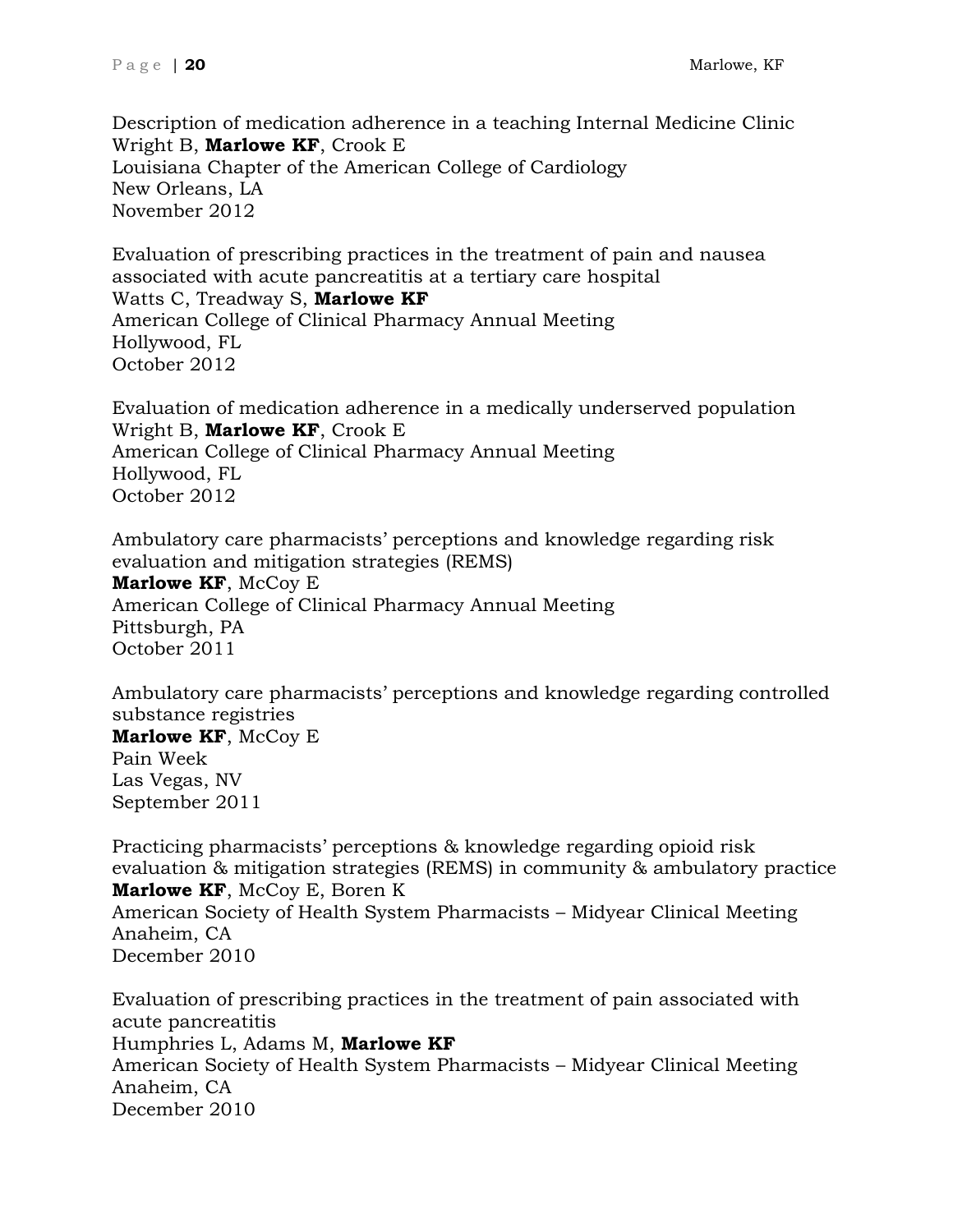Survey on student pharmacist perception of pain and pain medications **Marlowe KF**, Howard S Pain Week Las Vegas, NV September 2010 Credentialing and recognition: recommendations from the strategic planning summit for pain and palliative care pharmacy

[Kral L,](mailto:lee-kral@uiowa.edu) Herndon C, Dole E, Sikes C, **Marlowe KF**, Kullgren J, Gable K, and Hawkins JL American College of Clinical Pharmacy Spring- Practice and Research Forum North Carolina April 2010

Changes in interdisciplinary publication in pharmacy and medical literature. Morgan EC, Davis KJ, **Marlowe KF**, Adams M, Karwa R. American Society of Health System Pharmacists – Midyear Clinical Meeting Las Vegas, NV December 2009

Retrospective evaluation of the relationship of vancomycin dosing and serum trough concentrations in an obese population Katsanevas K, Rable K, Karwa R, Wright B, **Marlowe KF** American Society of Health System Pharmacists Las Vegas, NV December 2009

Auburn University Harrison School Of Pharmacy: A system of health care providers helping the citizens of Alabama meet their public healthcare goals. Eiland L, Evans L, Kleppinger E, Mann E, **Marlowe K**, Stevenson L. AACP Annual Meeting. Harrison School of Pharmacy Poster - Chicago, IL July 2008.

School-wide utilization of a course peer review process. **Marlowe K,** Kelley K, DeRuiter J, Donaldson A American Association of Colleges of Pharmacy (AACP) Annual Meeting Chicago, Il July 2008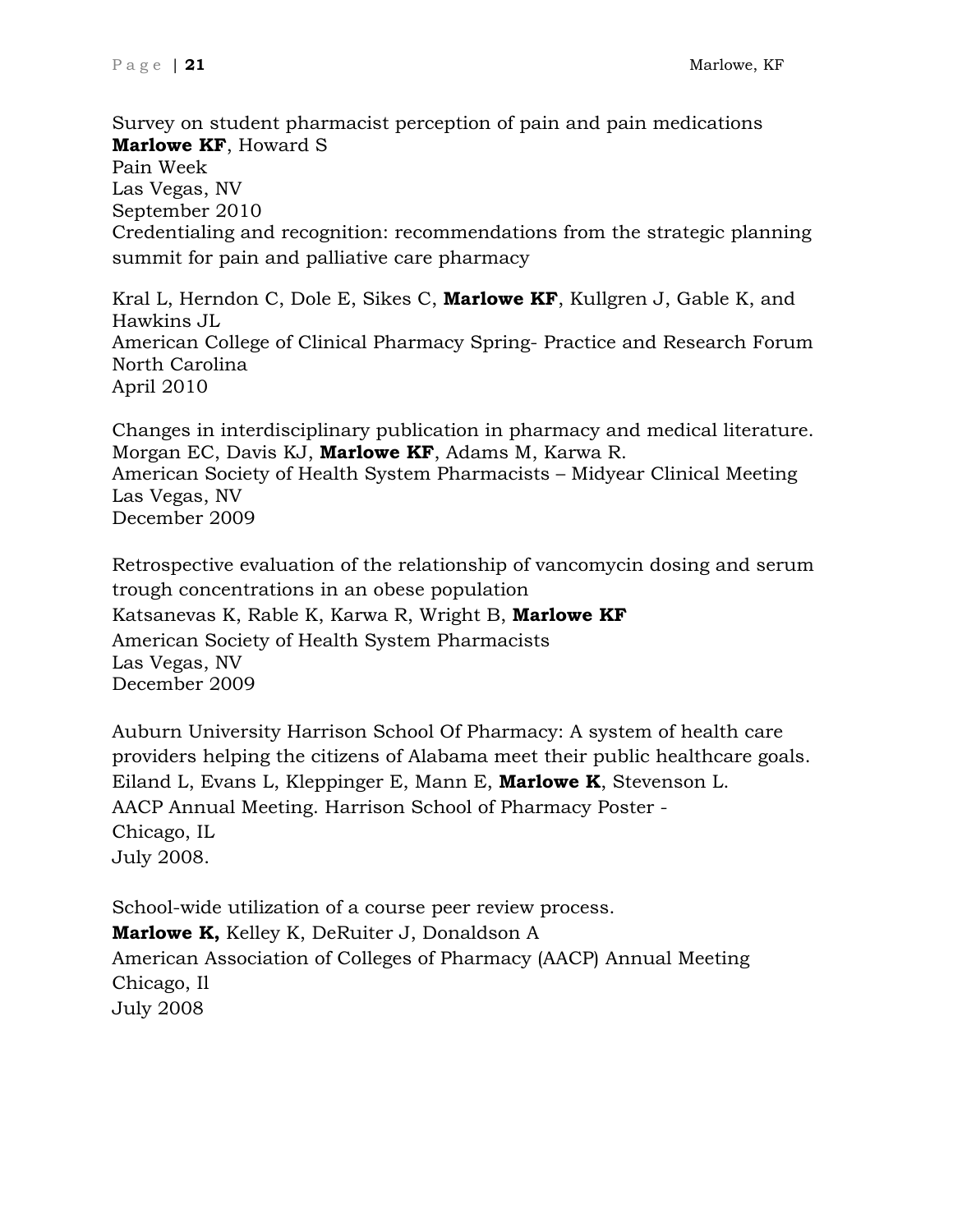Opening a satellite pharmacy campus: planning, implementing, and evaluating the project. Fox BI, McDonough SK, **Marlowe KF**, McConatha BJ American Association of Colleges of Pharmacy Annual Meeting Chicago, IL July, 2008

Community pharmacists' perceptions regarding pain and pain patients. American Academy of Pain Management Annual Meeting

## **Marlowe KF**

Nashville, TN September, 2008

Closing the loop: Curricular mapping strategies in the Auburn University Harrison School of Pharmacy-

McDonough S, Helms K, DeRuiter J, Kelley K, Jungnickel P, Evans L, Donaldson A, **Marlowe K**

American Association of Colleges of Pharmacy Annual Meeting Orlando, Fl July, 2007

Pharmacist perceptions of chronic pain management –

# **Marlowe KF**

American Academy of Pain Management – Annual Meeting Orlando, Fl September 2006

Program to educate pharmacists in the proper response to resuscitation efforts

## **Marlowe KF**, Woods D

American College of Clinical Pharmacy St. Louis, MO April 2003

Vancomycin dosing in pedatric cardiology patients – **Marlowe KF** Pediatric Pharmacy Advocacy Group Meeting

San Diego, CA October 2001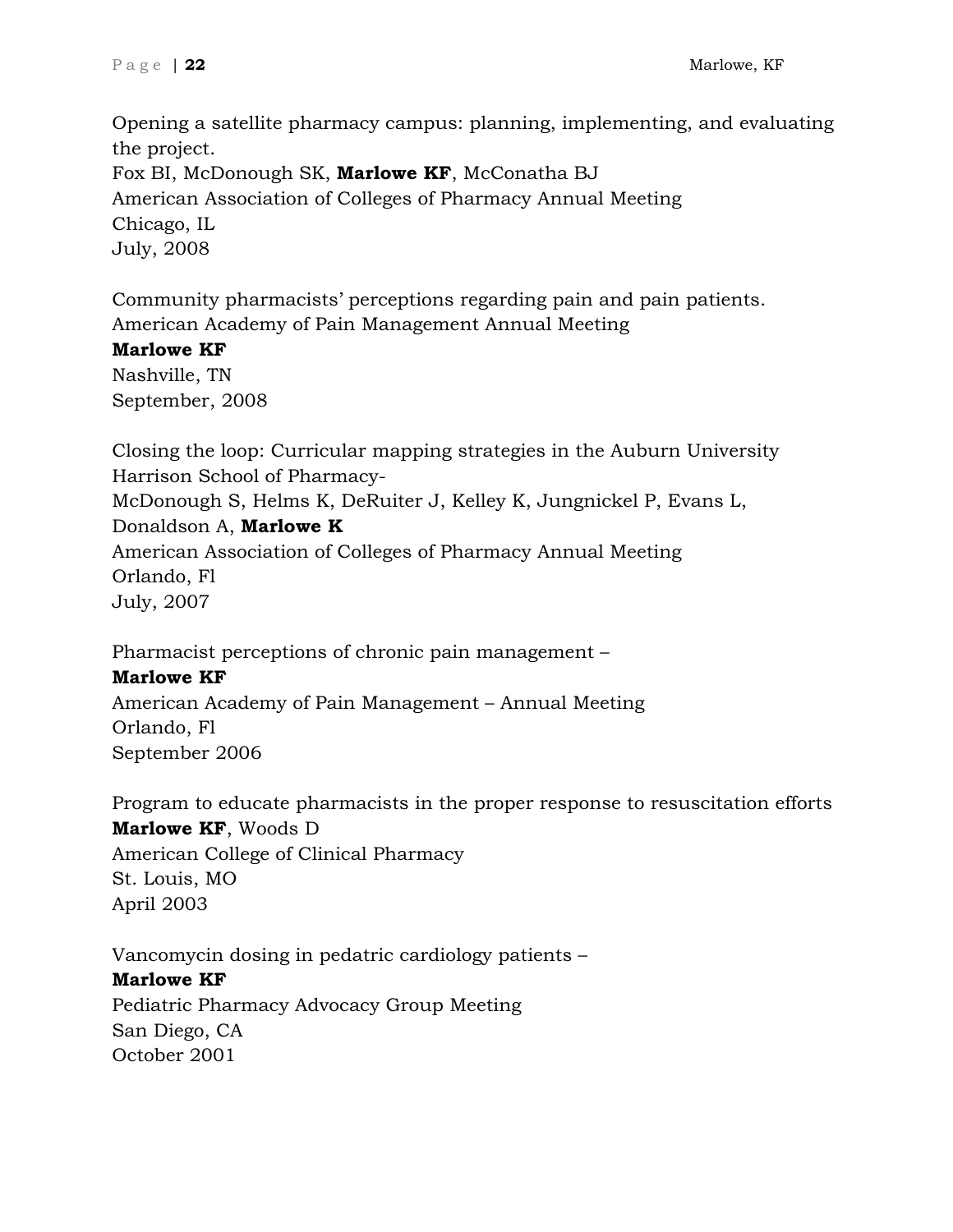Propylene glycol toxicity in continuous lorazepam infusions – Chicella M. Jansen P. Parthiban A. **Marlowe KF**. Bencsath FA. Krueger KP. Boerth R Critical Care Research New Orleans, LA February 2001

Evaluation of pharmacy services related to pediatric resuscitation efforts in the United States Woods D, **Marlowe KF** Pediatric Pharmacy Advocacy Group Meeting Hilton Head, SC October 2000

Evaluation of a training program for pharmacist participation in pediatric resuscitation efforts Woods D, **Marlowe KF** Pediatric Pharmacy Advocacy Group Meeting Beaver Creek, CO October 1999

Appraisal of medication education given to caregivers at a children's hospital

# **Marlowe KF**

Pediatric Pharmacy Advocacy Group Meeting Seattle, WA October 1997

Tobramycin dosing in the Cystic Fibrosis population: Determining an appropriate initial dose for adolescents **Marlowe KF**, Darsey E ASHP Midyear Meeting New Orleans, LA December 1996

Pharmacy interventions in a multidisciplinary Pediatric Intensive Care Unit **Marlowe KF**, Darsey E, Naughton M Pediatric Pharmacy Advocacy Group Technical Meeting Scottsdale, AZ September 1996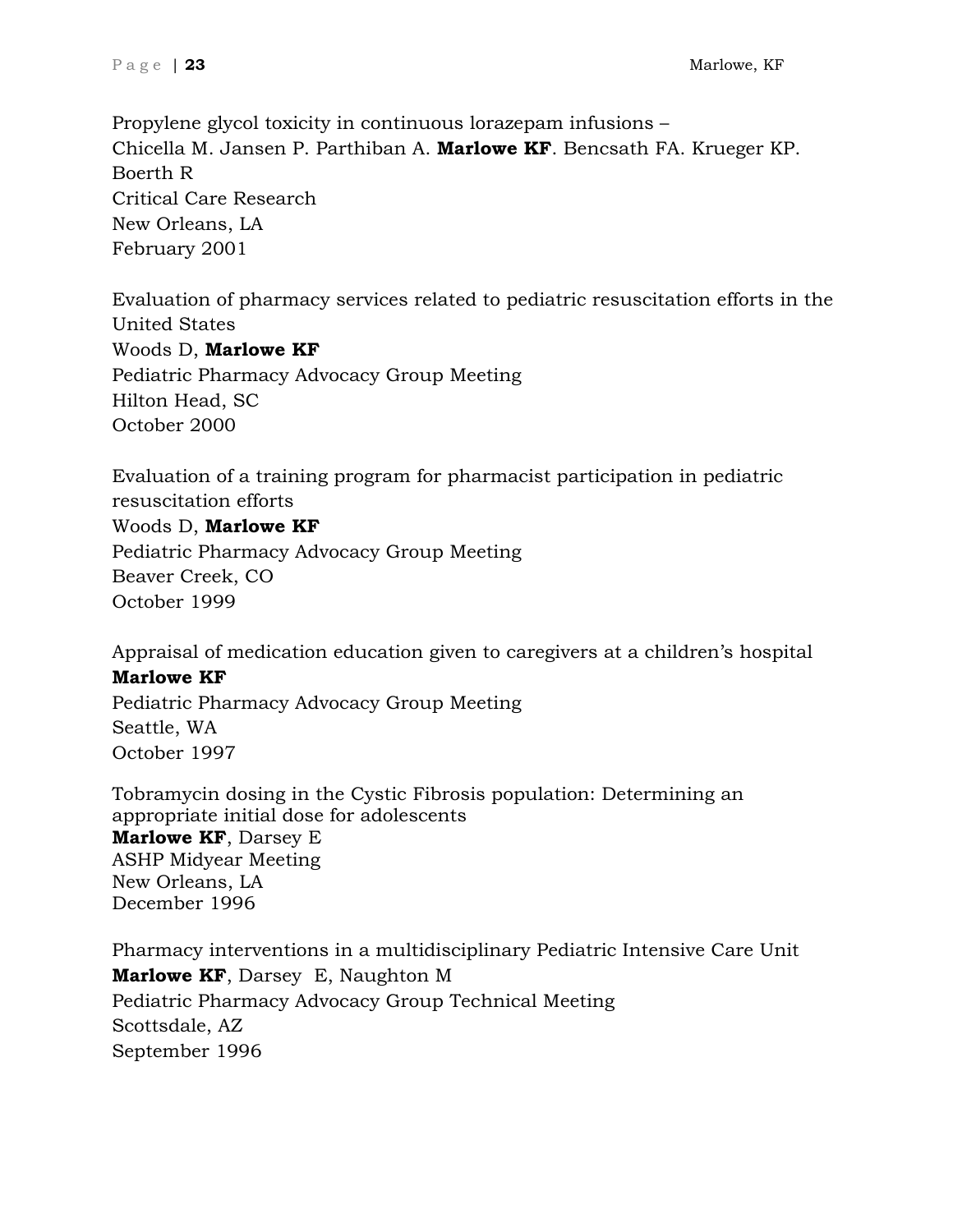Tobramycin dosing in the Cystic Fibrosis population: Determining an appropriate initial dose by age group **Marlowe KF**, Darsey E Pediatric Pharmacy Advocacy Group Technical Meeting Newport, RI October 1995

# **Current Research Projects-Unfunded**

Retail pharmacists' attitudes regarding chronic pain patients and the impact on pharmaceutical care – a 3 year study

Pharmacist publication rates in the medical literature

A survey of current practice regarding use of opiates for peripheral neuropathy

# **Invited Lectures/Workshops/Presentations:**

"The changing face of the crises in Alabama" 3rd Annual Conference on Ethics and Opioids University of South Alabama – Mobile, AL November 1, 2019

"In the trenches of curricular integration: a survival guide." American Association of Colleges of Pharmacy – Pharmacy Practice Section Presentation Wright, Brad; Fowlin, Julaine; Marlowe, Karen; Hornsby, Lori; Ryan, Shane; Whalen, Karen Chicago, Il July, 2019

"Faculty to Faculty Mentoring – It is not one size fits all" American Association of Colleges of Pharmacy – Pharmacy Practice Section Presentation Eiland, Lea; Haack, Sally; Malcolm, Daniel; Marlowe, Karen; Tran, Karen Chicago, Il July, 2019

"Orientation Re-envisioned: Preparing for School and Career using the PPCP" American Association of Colleges of Pharmacy Wright, Brad; Marlowe, Karen Chicago, Il July, 2019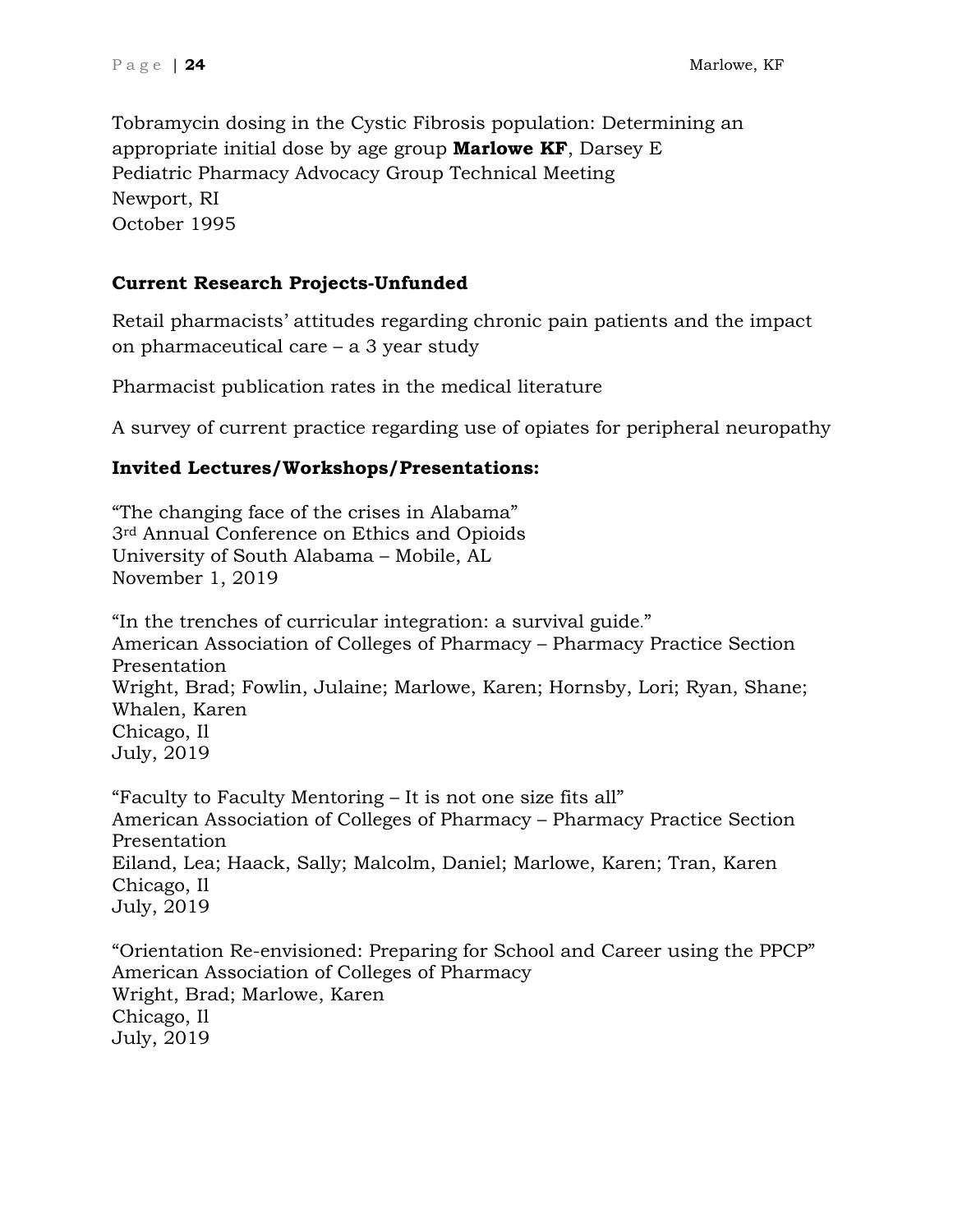"Opioids: the good, the bad, and the ugly: A trivia challenge to test your knowledge" Mississippi Society of Health System Pharmacists Oxford, MS July, 2019

"Moving Past Silos – Communication and Collaboration" Opioid Training Institutes Funded by Alabama Department of Mental Health Point Clear, Huntsville, Troy, Auburn, Tuscaloosa, Birmingham June – August 2019

"Let's make a difference: Naloxone" Opioid Training Institutes Funded by Alabama Department of Mental Health Birmingham, Huntsville, Cullman, Montgomery, Auburn, Dothan, Mobile June – August 2019

"Are you hearing what I am saying" Conquering the Crisis: Fighting Substance Misuse in Alabama Funded by Alabama Department of Public Health Birmingham, Huntsville, and Montgomery, AL February and March 2019

"The opioid dilemma – What is your role as a pharmacist?" Harrison School of Pharmacy – Professional Seminar Series February 8, 2019

"The Paradox of Opioid Prescribing – Do No Harm" University of South Alabama Continuing Education – Opioid Ethics Conference Mobile, AL November 9, 2018

"Bridging the gap – providing pain management in difficult times" University of South Alabama OB/GYN Regional Conference Mobile, AL September 27<sup>th</sup> and 28<sup>th</sup>, 2018

"Bridging the gap between pain management and diversion" Conquering the crisis – fighting substance misuse in Alabama Funded by Alabama Department of Public Health Mobile, AL – July 19, 2018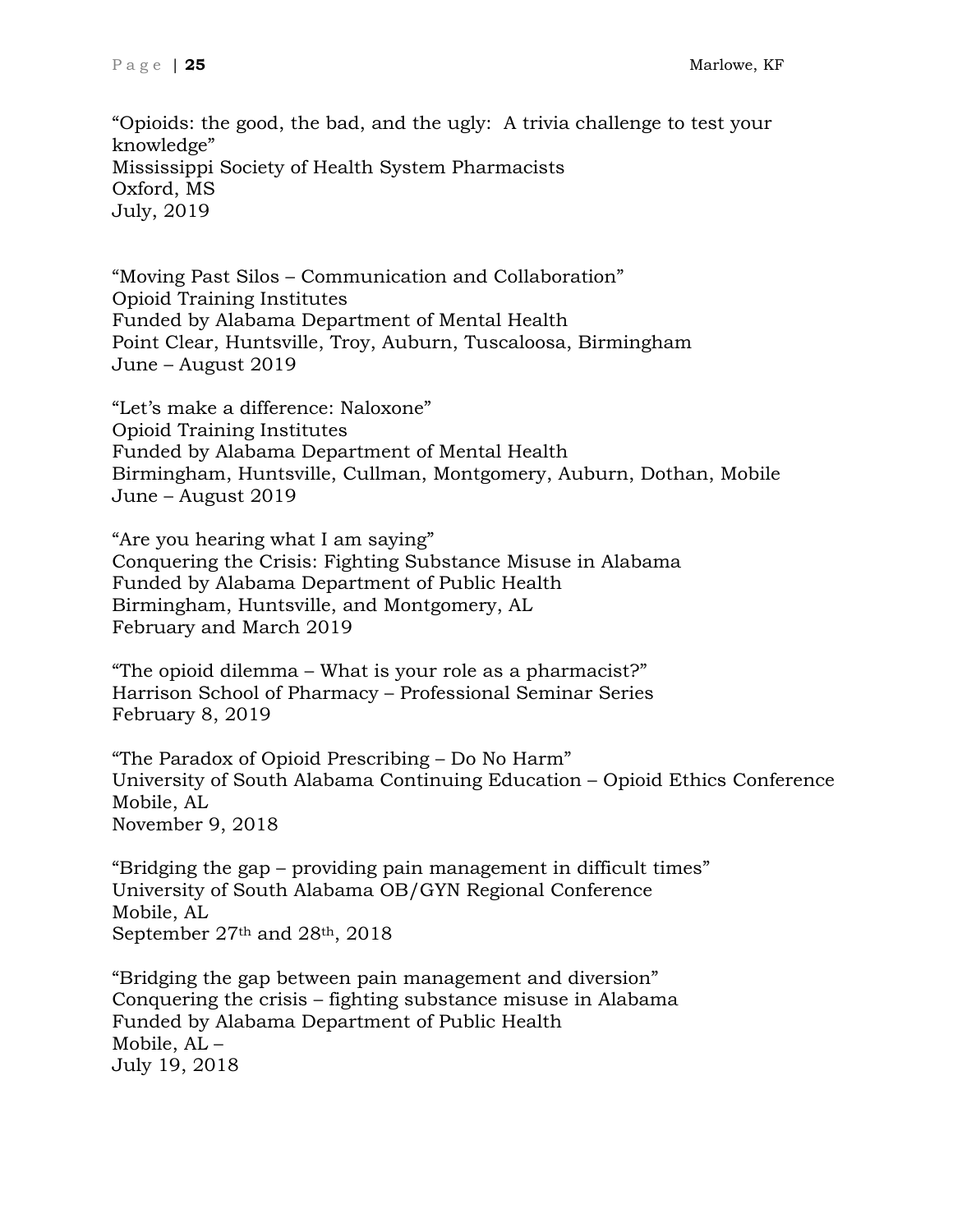"One size fits all – NOT!" Conquering the crisis – fighting substance misuse in Alabama Funded by Alabama Department of Public Health Florence, Dothan, Mobile, and Birmingham – May, June, and July - 2018

"Oh what a tangled web we weave!" Harrison School of Pharmacy Summer Continuing Education Session – Auburn, AL – July 2018 "Multimodal Pain Strategies: A focus on diversion prevention, TJC recommendations, and the use in the midst of shortages." ALSHP Summer Meeting – Pensacola, FL June 17, 2018

"It is not for everyone.." AUSSHP – Mobile and Auburn, AL February 12, 2017

"Nothing is easy" Gulf Coast Addiction Conference Orange Beach, AL October 26, 2017

"How can we walk the tight rope of prescribing?" Medical Management Meetings – Regional Care Organizations Baldwin, Mobile, Escambia, and Monroe Counties September 28, 2017

"Pain, Pain go away, come again another day" Medical Management Meetings – Regional Care Organizations Baldwin, Mobile, Escambia, and Monroe Counties – June 1 and June 8, 2017

"Acting with Caution" Alabama Counseling Association – Spring Ethics Workshop Mobile, Al April 25, 2017

"For every action…" Opioid Education Program – Funded by ALDECA grant Huntsville, AL and Montgomery, AL January 2017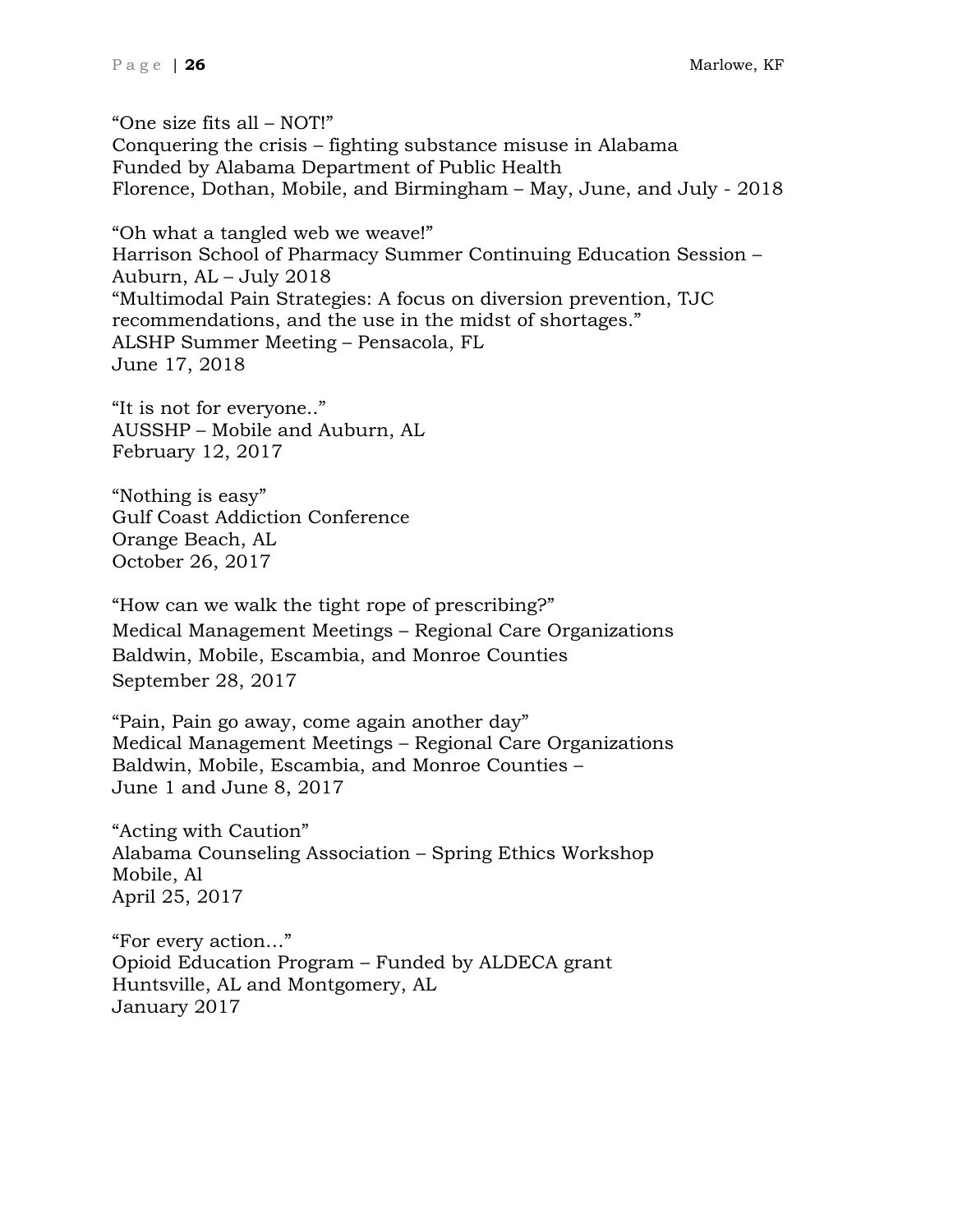"Assessment of pain in non-verbal adults: When pain needs a voice" Senior Care Consulting Birmingham, AL and Mobile AL August 2016 and September 2016

"Top ten errors we make with end of life patients" Senior Care Consulting Birmingham, AL and Mobile AL August 2016 and September 2016

"End of life Considerations – incorporating an ethical assignment into a palliative care course" Part of – Re-establishing ethics, geriatrics and health disparities as essential components of the Pharm D curriculum Presenter: Marlowe, Karen F American Association of Colleges of Pharmacy July, 2016 Anaheim, CA

"We are all caught in a trap" Keynote Address: Karen F Marlowe Drug Advocacy Council – Prescription Drug Abuse Summit January, 2016 Mobile, AL

"Addiction in healthcare" Keynote Address: Karen F Marlowe Target Drug Abuse Summit October, 2015 Auburn, AL and Mobile, AL

"Immunosuppressive effects of opioids – a class comparison" Presenter: Marlowe, Karen F American College of Clinical Pharmacy October, 2014 Austen, TX

"Hospice is an equal opportunity care environment" Harrison School of Pharmacy Summer Continuing Education Session – Auburn, Birmingham and Mobile, AL – July 2014

"Pain Management – wiping the slate clean" Keynote Address: Marlowe, Karen F St. Vincent Hospital Continuing Education Conference Birmingham, AL October 2013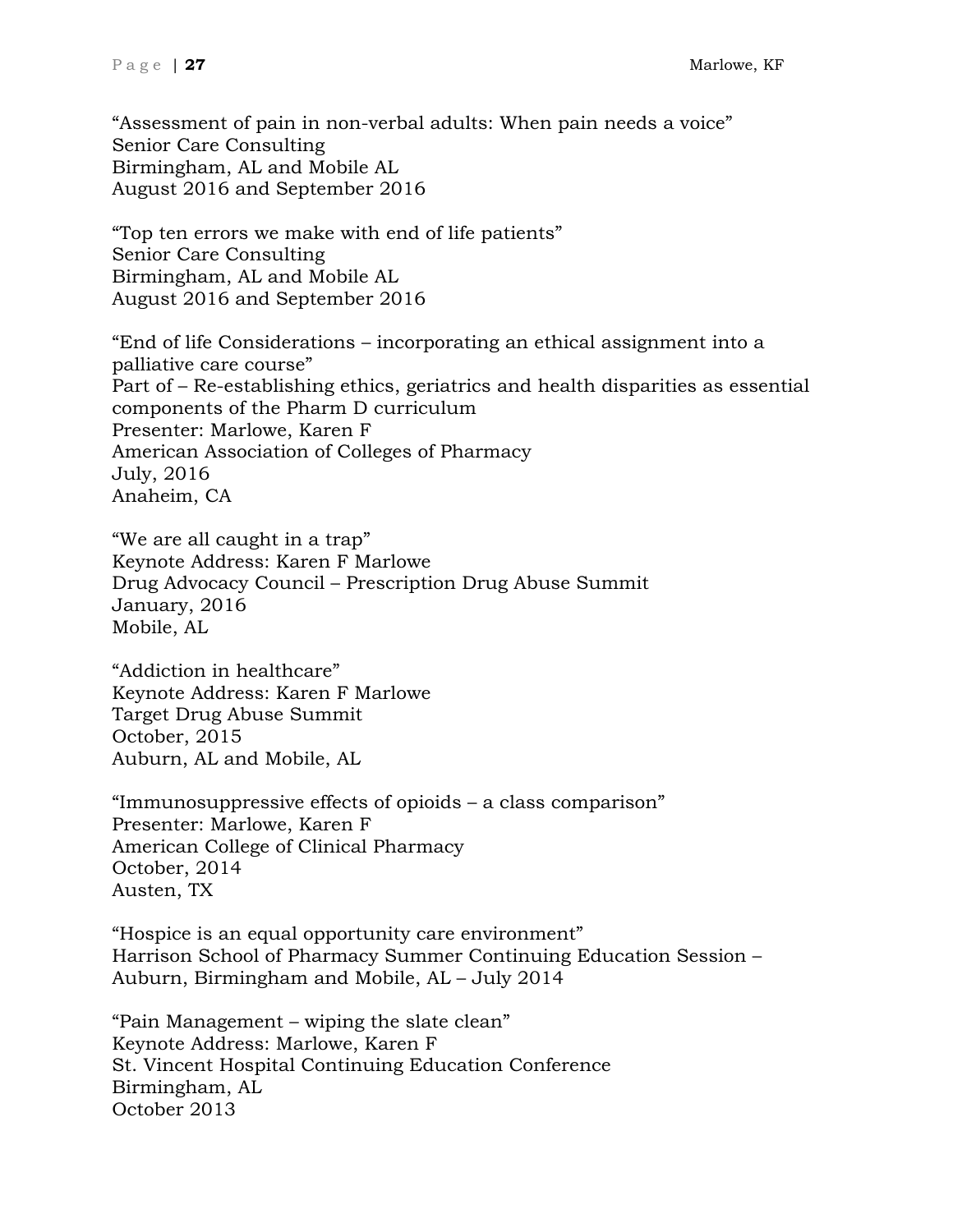"Assessment of pain in non-verbal patients" Presenter: Marlowe, Karen F American College of Clinical Pharmacy Albuquerque, NM October 2013

"A practical approach to Urine Drug Screens in the Ambulatory Care Setting" Presenter: Marlowe, Karen F American College of Clinical Pharmacy Albuquerque, NM October 2013

"Mapping is an action VERB! Presenters: Marlowe, Karen F and Duncan, Wendy (Drake) American Association of Colleges of Pharmacy Chicago, Il July 2013

"Student Leadership Development: Bridging the Gap with Distant Campuses" Presenters: Marlowe, Karen F, Debbie C. Byrd, The University of Tennessee; Stephanie J. Phelps, The University of Tennessee; Paul W. Jungnickel, Auburn University; Brad Wright, Auburn University American Association of Colleges of Pharmacy Chicago, Il July 2013

"Pain Management an evidence based approach – the good, the bad, the ugly!" Medicaid Provider Continuing Education Program Audience – Nurses, Pharmacists, Physicians Birmingham, AL April 25, 2013

"Pain Management in Ambulatory Care" Board Certification Ambulatory Care Review Course - ACCP Reno, NV – April 19, 2013

"Unified by Purpose: a mission of opportunity" Presentation on Academic mentoring for Mercer College of Pharmacy Faculty Atlanta, GA April 2, 2013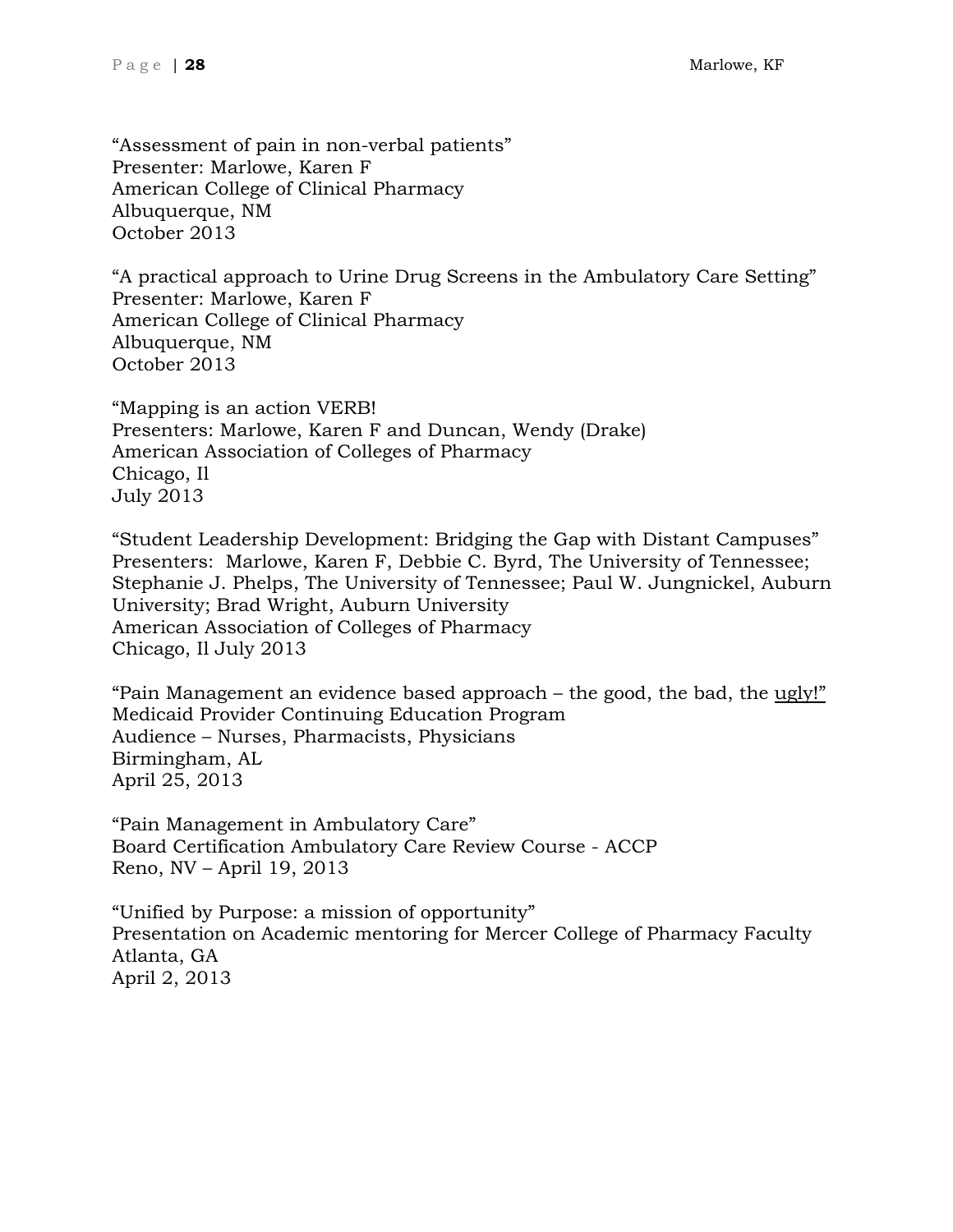"Reflective writing to encourage appropriate management of pain by pharmacy students" – Writing across the Curriculum Conference – Invited Panel Presentation Quinnipiac University Hamden, CT – November 2012

"Aging hurts: A review of pain management in the elderly" Harrison School of Pharmacy Summer Continuing Education Session – Auburn, Birmingham and Mobile, AL – July 2012

"We are here to make a difference" – Annual Consultant Update Alabama Society of Health System Pharmacists – Birmingham, Alabama December 16, 2011

"Opioid REMS – The potential to change us all" – Annual Sickle Cell Conference – University of South Alabama – April 4, 2011

"Opioid REMS – The future of practice will change" – Professional Seminar Series – Harrison School of Pharmacy – January 24, 2011

"Opioid REMS challenging future practice" ALSHP Fall Meeting – Birmingham, AL – October 2010

"Once upon an opioid REMS" Harrison School of Pharmacy Summer Continuing Education Session – Auburn, Huntsville and Mobile, AL – July 2010

"Oh my aching back!-an evidence based approach to back pain" Harrison School of Pharmacy Spring Continuing Education Session – Auburn and Mobile, AL – March 2010

"Chronic Pelvic Pain" - Harrison School of Pharmacy Summer Continuing Education Series – Auburn and Mobile, AL – September 2009

"Oh no, Here we go again – Chronic pain patients in the acute care setting" Harrison School of Pharmacy Summer Continuing Education Series – Auburn and Mobile, AL – June 2009

"How do I live with this – seminar on the adverse effects of chronic opioid therapy" Harrison School of Pharmacy Summer Continuing Education Series – Auburn and Mobile, AL – June 2009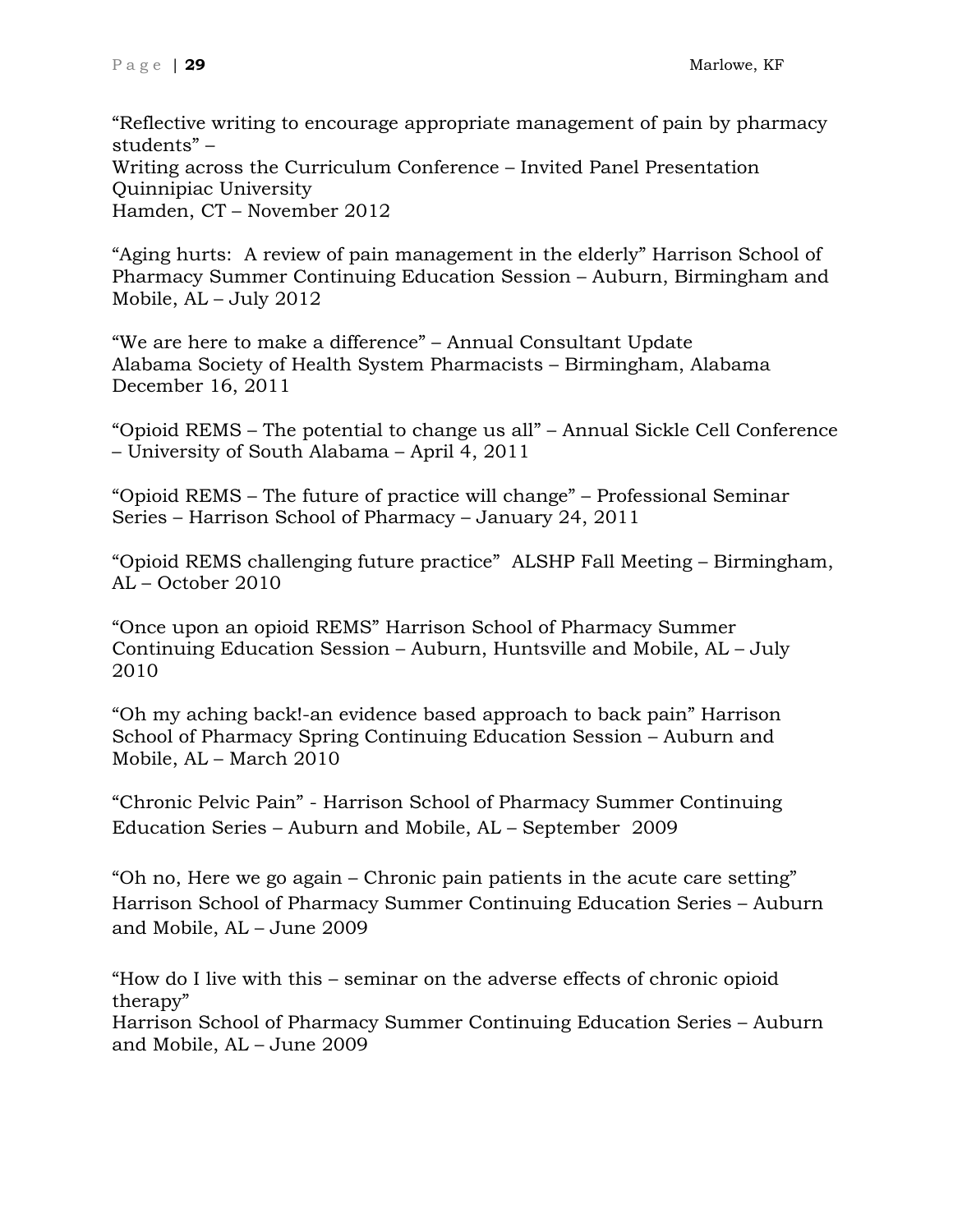"What's my sugar got to do with my pain?" - Harrison School of Pharmacy Continuing Education Series – Auburn, AL – July 2008 and Panama City August 2008

"Methadone, Methadone – Oh my!" - Harrison School of Pharmacy Continuing Education Series – Auburn, AL – July 2008 and Panama City August 2008

"Cancer Pain – It's more than Morphine" – Harrison School of Pharmacy Continuing Education Series – Auburn, AL – August 2007

"Honey, I've got a headache – Migraines and cluster headaches" – Harrison School of Pharmacy Continuing Education Series – Auburn, AL August 2007

"Fibromyalgia – the real mccoy" – Harrison School of Pharmacy Continuing Education Series – Auburn, AL – August 2007

"Pain Management – ethics and barriers to care" – Alabama Academy of Family Practice – Destin, FL – June 2007

"I've got this pain – an update on pain pharmacotherapy" – Alabama Pharmacy Association Winter Meeting – Birmingham, AL – February 2006

"Ethics in Pain Management" – Harrison School of Pharmacy Professional Seminar Series – Auburn University - November 2006

"Update on Peripheral Neuropathy – I've got this pain!" - Auburn Summer Continuing Education Series –Auburn and Panama City – August 2006

"HIV – more than just an immune system disease" - Auburn Summer Continuing Education Series –Auburn and Panama City – August 2006

"Chronic Pain patients in the Inpatient Setting – Georgia Society of Health System Pharmacists – Summer Meeting – Amelia Island, FL – July 2006

"Chronic Pain: How to practice with a lack of evidence" – University of South Alabama – Internal Medicine Grand Rounds – April 2006

"Geriatric Pneumonia and UTI – the pharmacist's role" – Auburn Summer Continuing Education Series –Panama City – August 2005

"Pain a different approach-pharmacotherapy in reverse" – Auburn Summer Continuing Education Series – Huntsville and Panama City – August 2005

"HIV for the inpatient pharmacist" – Alabama Society of Health System Pharmacists – Destin, FL, July 2005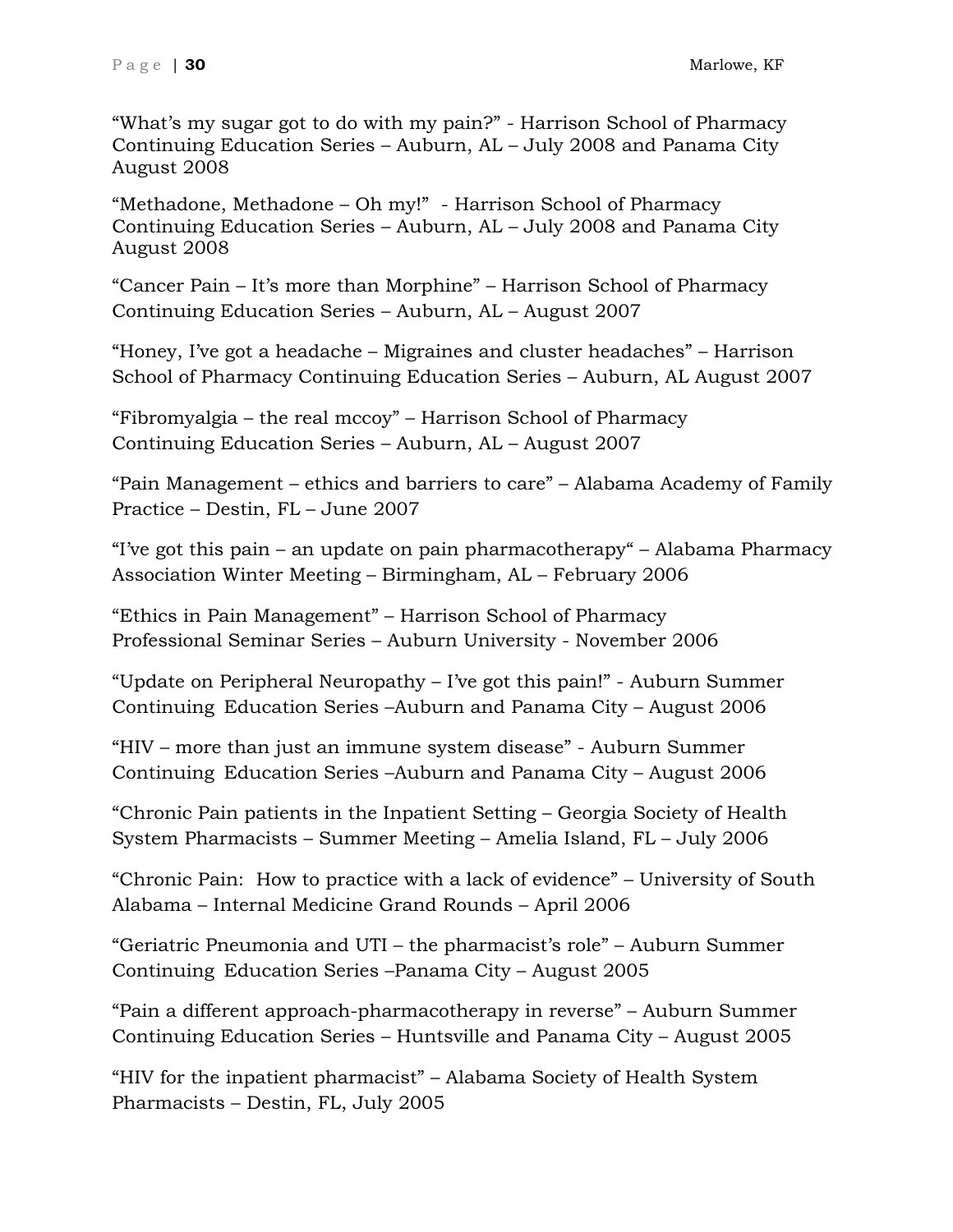"Pain: a new view" – Alabama Pharmacy Association Winter Meeting – Mobile – February 2005

"Who said diabetes was a sugar disease?" – Auburn Summer Continuing Education Series – Huntsville and Panama City – August 2004

"Update on HIV" – Auburn Summer Continuing Education Series – Huntsville and Panama City – August 2004

"Anti-platelet agents for acute and chronic coronary syndromes" – Summer Continuing Education series Auburn University School of Pharmacy – Gulf Shores and Lake Guntersville, AL – August, 2002

"Pharmacotherapy of Pain" – Nursing Update University of South Alabama School of Nursing – Mobile, AL – May 2001, Sept 2002, September 2004

"St. John's Wort a Dangerous Alternative" Pharmacy Grand Rounds – Egleston Children's Hospital Atlanta, GA – April 2000

"Top ten drug level errors" Pharmacy Grand Rounds – Egleston Children's Hospital Atlanta, GA - May 1998

"Can they taste, touch, hear, see and smell?" Pharmacy Grand Rounds – Egleston Children's Hospital Atlanta, GA - August 1997

"A day in the life of a pediatric pharmacist" Auburn University School of Pharmacy Grand Rounds - April 1997

"Vaccine Update: A new opportunity for pharmaceutical care" Georgia Society of Health System Pharmacists Winter Meeting - Augusta, GA - March 1997

"Otitis, Meningitis, and Dosing Considerations in Pediatrics" Bachelor of Science Therapeutics - Auburn University - April 1996

"Antibiotic Use and Misuse: Are We Encouraging Resistance?" Pharmacy Grand Rounds - Egleston Children's Hospital – Atlanta, GA, March 1996

"Pharmacist Interventions in a Multidisciplinary Pediatric ICU" Southeast Residency Conference – Athens, GA – April 1996

"Cardiovascular Medications in Infants and Children" Georgia Nurse Practitioners - February 1996

"Treatment of Pediatric Infectious Diseases - Meningitis and Otitis Media" Doctor of Pharmacy Therapeutics - Auburn University - October 1995 - 1997